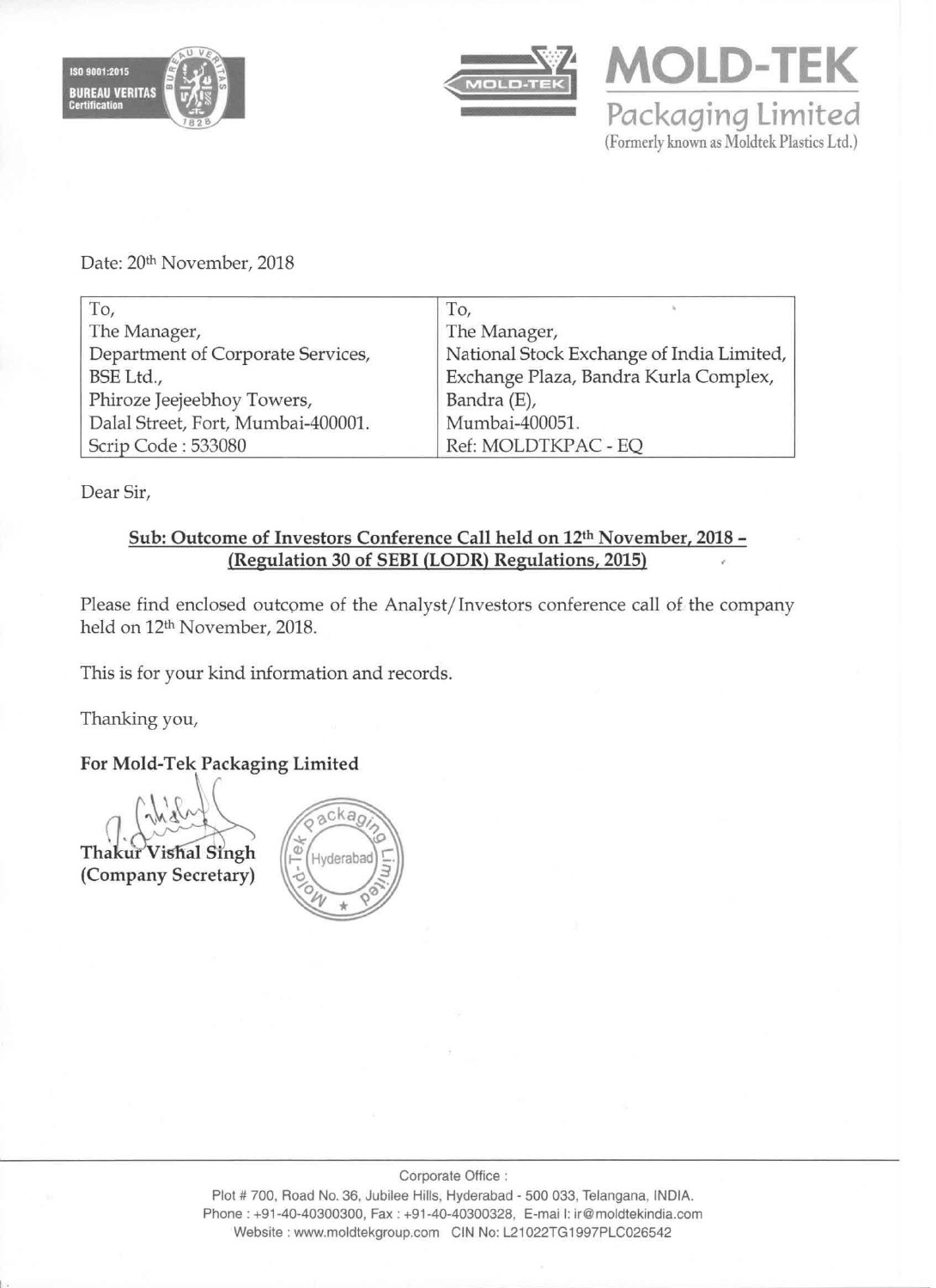## - **MODERATOR**

Ladies and gentlemen good day and welcome to the Moldtek Packaging Q2 FY19 Earnings Conference call hosted by Prabhudas Lilladher Private Limited. As a reminder all participant lines will be in the listen only mode and there will be an opportunity for you to ask questions after the presentation concludes. Should you need assistance during the conference call please signal an operator by pressing \* then 0 on your touch tone phone. Please note that this conference is being recorded. I now hand the conference over to Ms. Shailee Parekh from Prabhudas Lilladher. Thank you and over to you ma'am.

# - **MS. SHAILEE PAREKH - PRABHUDAS LILLADHER PRIVATE LIMITED**

- Thank you Raymond. Good afternoon ladies and gentlemen. I welcome you all to the Q2 FY19 Earnings Call of Moldtek Packaging Limited. We have with us Mr. Lakshman Rao: Chairman and Managing Director of the company. Without further ado sir I would like to request you to make your opening remarks, take us through the quarterly numbers as well as the half year results, post which we can throw the floor open for Q&A. Over to you sir. Thank you.

## - **MR. LAKSHMAN RAO – CHAIRMAN & MD, MOLDTEK PACKAGING LTD.**

- Good afternoon everybody. Thanks for your interest in our company's performance in the Q2 of '18-'19. I am glad to inform you that there is a considerable growth in sales. In value terms it's up by 27% and in terms of volume it is close to 15….. In terms of tonnage it is around 19.35%. So over the Q2 on Q2 the profitability has also gone up. The PBT that is profit before tax is up by about 9.27% for the half year and for the quarter in consideration it is about 17.89%. Sorry 14.02%. 14%. So the company continued to add new products and new features in our product range mainly in the Q Packs of edible oil and ghee. We found new traction from various companies mainly across Madhya Pradesh, Gujarat and Rajasthan. And numbers are picking up right from September and those numbers are much better even in October and November. And a new range of ghee packs retail packs are being introduced very soon probably in the early next month. And these are expected to add numbers in the coming quarters.
- I am also glad to inform you on  $10<sup>th</sup>$  of November our first despatch in Mysore has happened. Of course the product was supplied from our Khandala plant. But the supply made to Mysore because Mysore will be going to commercial production somewhere in the middle of December. But Asian Paints has agreed to take supplies from Khandala through Mysore will be making those invoicing for the sake of GST and other benefits. So this process would start the processing I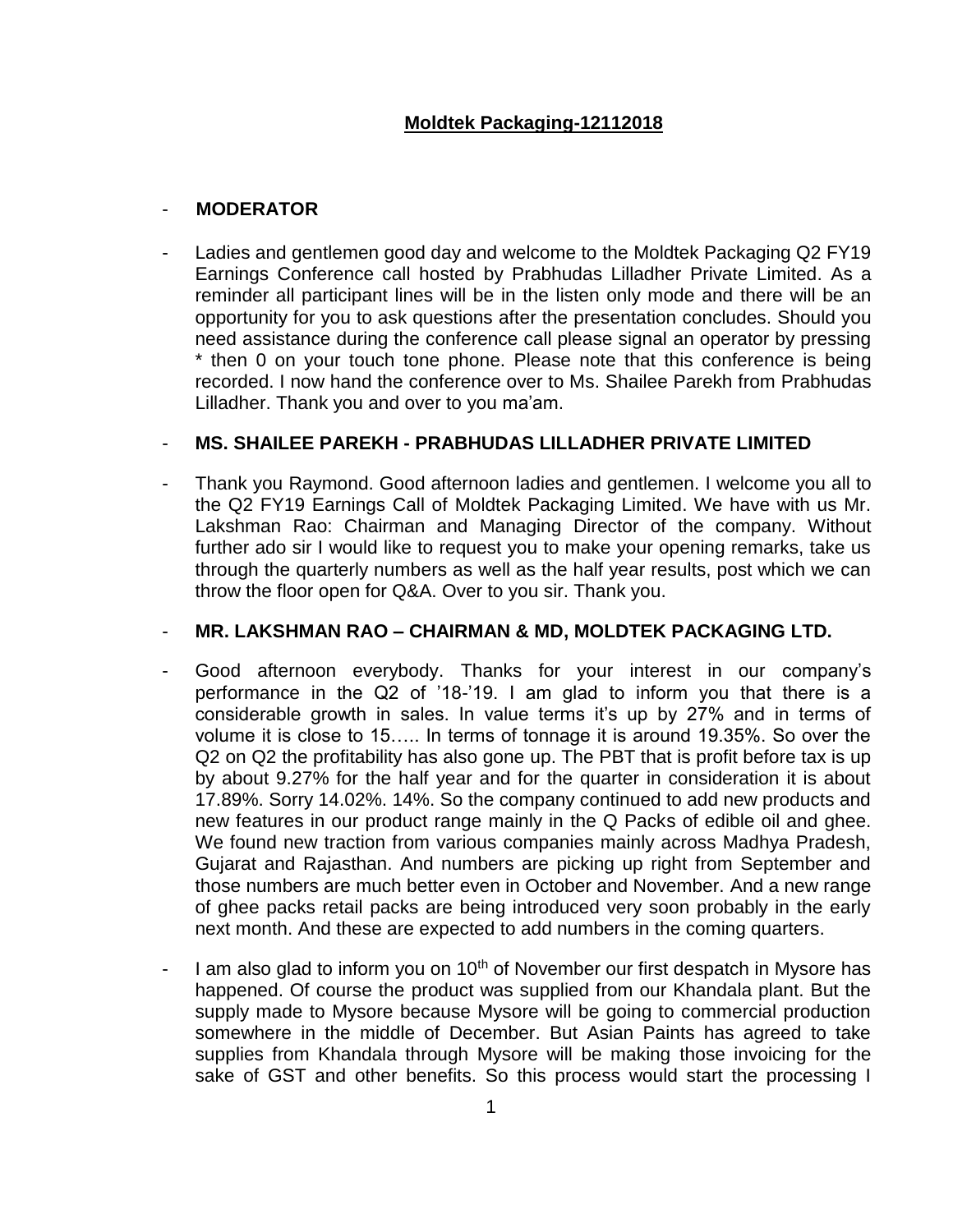mean the process of invoicing from Mysore. Though the commercial production might start from middle of December.

The project in Vizag is also heading for starting in January. Commercial supplies might start from February 2019. So these are the developments and I thought it will be better we speak more on question and answers so the specific details what you are looking for can be provided. One point I will close this call with a continued trend in increasing IML sales. Currently the IML sales is touching almost 60% which were around 54 last year. More details when we talk on Q&A. Over to the moderator and then we can start the questions and answers.

#### - **MODERATOR**

- Sure. Thank you very much. We will now begin the question and answer session. Anyone who wishes to ask a question may press \* and 1 on your touch tone telephone. If you wish to remove yourself from the question queue you may press \* and 2. Participants are requested to use handsets while asking questions. Ladies and gentlemen we will wait for a moment while the question queue assembles.
- We have our first question from the line of Devang Shah from Principal India. Please go ahead.
- **MR. DEVANG SHAH – PRINCIPAL INDIA**
- Yeah good afternoon sir.
- **MR. LAKSHMAN RAO – CHAIRMAN & MD, MOLDTEK PACKAGING LTD.**
- Good afternoon Devang.

#### - **MR. DEVANG SHAH – PRINCIPAL INDIA**

Two or three questions. Number one apparently for the quarter under consideration somehow despite a 29% top line growth and only a 5-6% loss in gross margins, the growth in EBITDA and net profit as you mentioned which is about 14%, does not add up. So where have we lost? I mean you know there is no operating leverage so-called. And you just mentioned our IML sales have increased. Which means that you know actually the mix has also not been a deterrent. So where have we lost the entire operating leverage that's question number one. Question number 2, possibly the RAK thing has I mean you are virtually kind of reducing the capacity over there if I understand correctly to half right? And you are possibly shipping the machines here. Inter GCC is there no movement of goods allowed to even possibly ramp up in that region itself rather than getting it here? So that is question number 2. Question number 3 is to what extent do you think the new products and particularly you had shared in last quarter some innovative pack for a pharma company and now you are also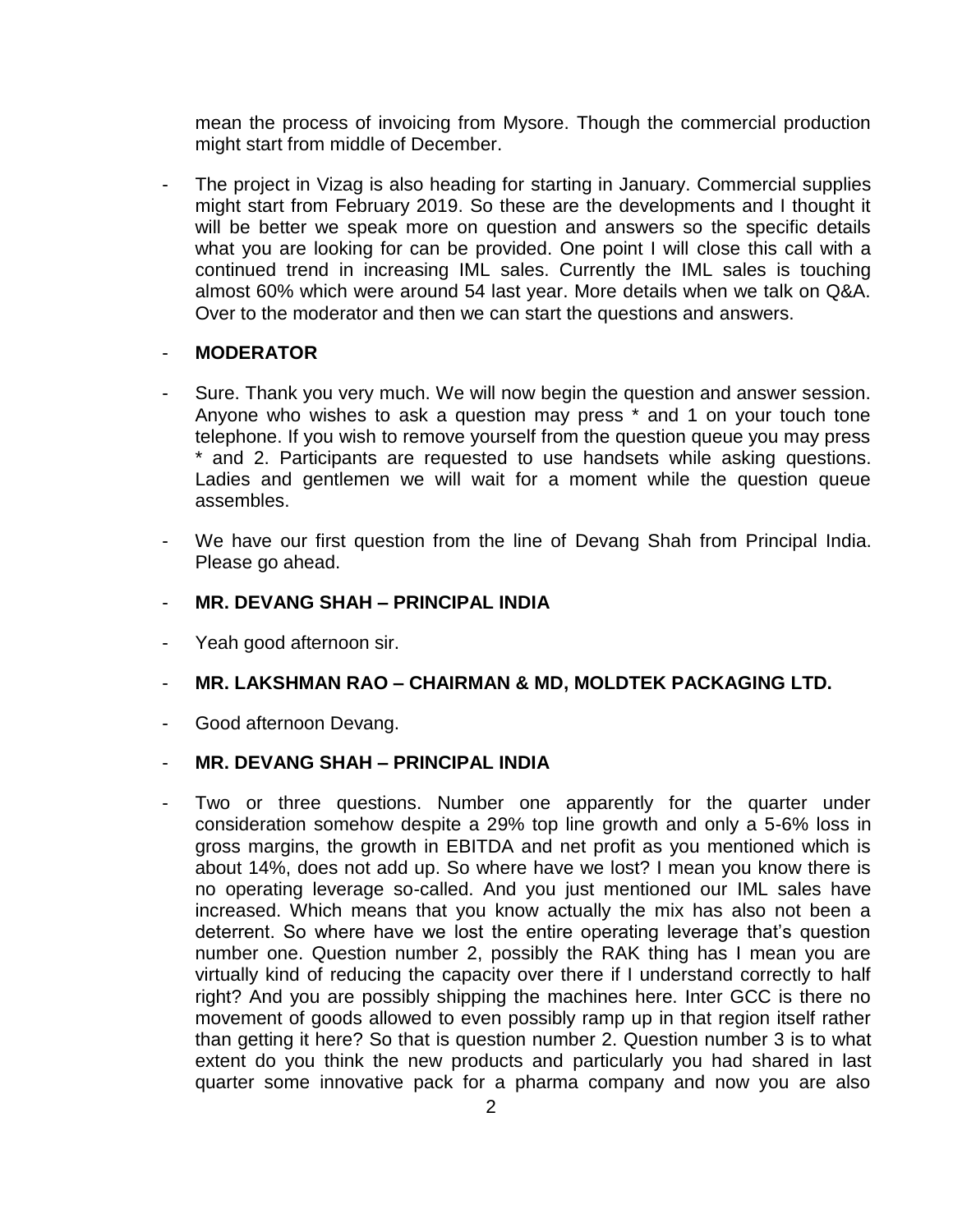sharing with us a new pack for ghee. All those will start contributing when? So if you can just help up. And also the price rise given the polymer rise that we have seen in the recent past. How will the pass through happen if you can just help us understand all this.

#### - **MR. LAKSHMAN RAO – CHAIRMAN & MD, MOLDTEK PACKAGING LTD.**

Sure Devang. Yes I too find that operating leverage is less than optimal. Though the number looks like 23% on the value, the actual sales in tonnes is 19%. So a 19% top line growth should have resulted in better than 19 in PBT or at least in EBITDA. EBITDA has gone up by 19.55%. So which is just more or less equal to the sales volume growth so which is not bad. But depreciation and interest have gone up due to the projects that are on the anvil and some of them are just going into commercial production. So some of the manpower costs and other costs are taken into the P&L. So that has impacted the manpower costs. The manpower costs have gone up if you look into more detail from 11% at the beginning of the year to around 11.75%. It's almost half a crore impact. Staff cost has gone up from 9.7 to 10.3. That's what I am talking about. And consumables have gone up basically because of the dollar impact. Some of the inks and IML printing material which we import have gone up. So that has impacted the margins slightly by almost 0.7% or you can say about Re.1 per kg. And staff costs going up have impacted by say about Re. 0.7 per kg. So had this not impacted this is annual increments we give in the second quarter. Most of the staff and packaging fall in the second quarter. So the staff costs and the consumable costs due to dollar has impacted a little bit but at the end of the day again we are at Rs. 33.56 per kg as against 33.9 in Q1. And there is a cost of training these manpower, people who are getting ready to handle Mysore plant, they are already on rolls. They are in different locations in our unit 1, the main unit, learning the techniques of IML, techniques of rejection control, quality and other stuff. Of course we are mixing up some people being transferred from Hyderabad and Khandala to Mysore so that they handle the Asian Paints operations well. So the most focus today is on Asian Paints Mysore plant and then followed by Vizag plant which has to start in maximum end of Jan. So these two plants need to be powered with people with correct knowledge. So there was even recruitment last few months and those guys are also being trained in our main units in Unit 1 and Unit 3 and 4 where they are picking up the fundamentals and basics to run a unit. Some of them might be absorbed in the existing office plants and some of them might be placed in Mysore along with some senior people from these plants. So this is the reason why operating leverage is not really visible. But at the EBITDA level it's same as 19.59% similar to the sales growth and volume. Coming to your second question RAK capacity, at RAK we have reduced not fully the 50%. We did move one machine robot and it's moulds to the tune of about 2.8 crores worth of equipment has moved back. And now in the phase 2 we are planning maybe in December we will move another 2 machines along with its robots and other equipment costing close to 4.5 crores. So this way effective capacity at RAK will be brought down from 3000 tonnes to 1800 tonnes. And those whatever 1200 tonnes worth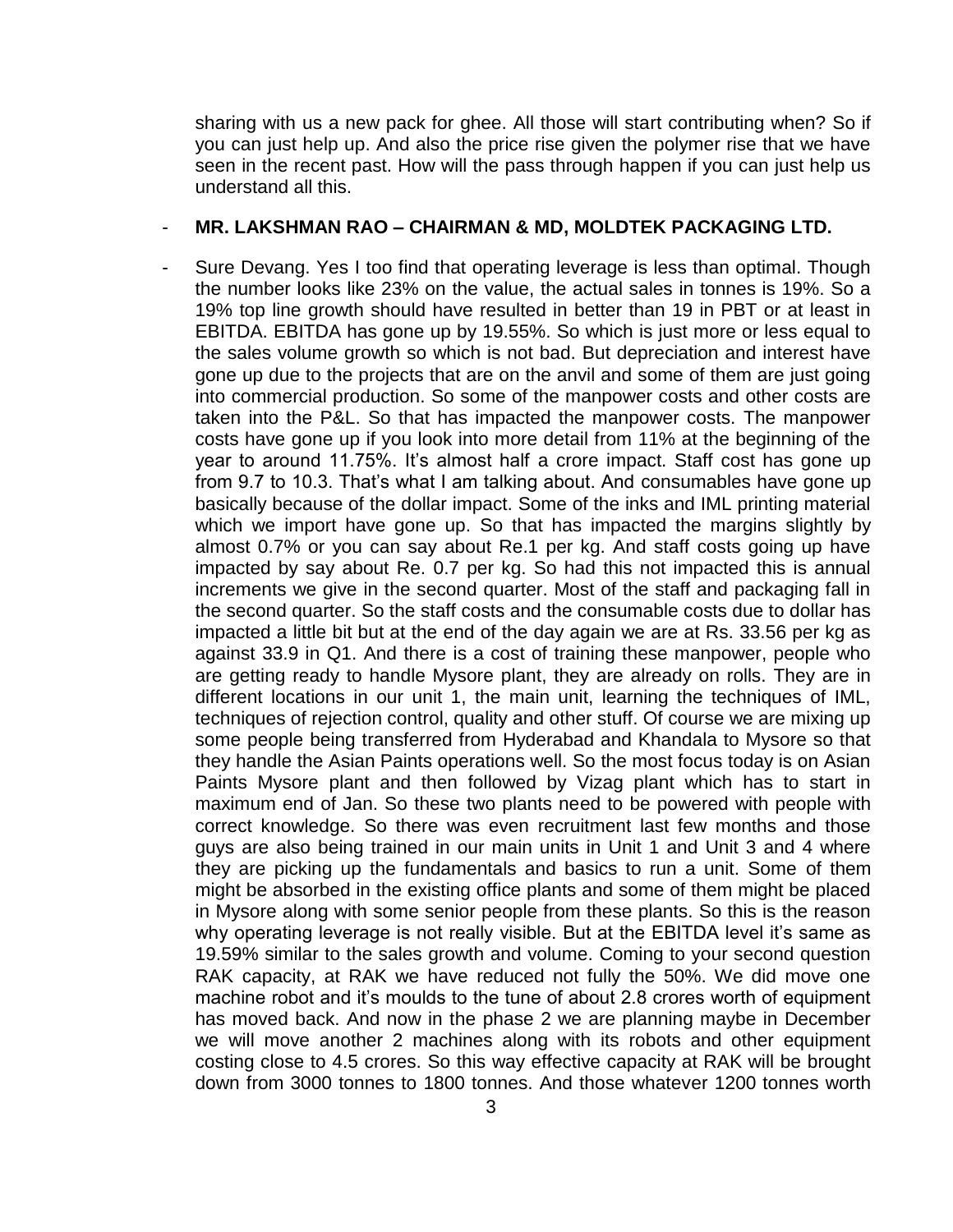of capacity that's been coming here to Hyderabad, will be fully absorbed with the new products that is the retail ghee packs and edible oil and ghee 5 and 15 litre packs whose demand is picking up. So this is the main reason we are planning to use the capacity which is lying idle. Basically because of the lack of demand in those countries with the economical downtrend in the last couple of years, as you said in GCC how is the outlook, the outlook in GCC continued to be not so encouraging. There is a price war. People in spite of the raw material price movement unlike in India, there the customers are not very positive about enhancing the prices. So wherever they have shifted from metal to plastic, they are insisting to hold on the pricing. So the economic situation or the demand situation there seems to be still not so encouraging. So only in lubricants, greases and some portion of dairy are showing signs of decent demand. So keeping those machine and moulds, we are shifting these three machines keeping 4 machines back there in RAK. And coming to your next question about when these new products of pharma and ghee will start contributing, the pharmaceutical thing, the pilot mould is now cleared and commercial mould will be ready only in the month of March. So probably supplies will start from April. Whereas the ghee moulds they are all coming here this week and already we have excellent enquiries from Prabhat Ghee, Amul and Britannia and many other leading ghee companies in the country. And I think these ghee packs will start contributing as early as Jan-Feb next year in decent numbers. This is  $-$  apart from this I want to make a mention of the ice cream packs which we introduced last year in Jan-Feb. They were very good positive demand in initial year. But this year we are going to get much more maybe the number last year was hardly around 3-4 crores, but this season starting from January we are anticipating that number to be at least tripled or it can be more than tripled. So ice cream will be a big contributor in this summer. And ghee might start giving numbers but those numbers will pick up from second quarter because that is the festival season but we are in time. So I see both the Asian Paints plants also contributing from Jan-Feb onwards. But big numbers can start happening from April. So we are all set for a decent rise in numbers coming from the New Year hopefully from April 2019. And then coming to the raw material prices yes raw material prices have kept on going up. In the first quarter they have really gone up. In the second quarter one month there was a dip but they were again back up, and today I think in this month of November we see some flat same price has been followed. Probably in December they may come down if the crude prices….because crude to raw material there is always couple of months of lag. So if crude falls down this month, raw material price might come down next month. So having said that the average raw material price of Q2 is same as Q1 99.1 and 99.04. So there is not much difference in the raw material prices.

#### - **MR. DEVANG SHAH – PRINCIPAL INDIA**

- How much time before you are able to pass on the entire rise?
- **MR. LAKSHMAN RAO – CHAIRMAN & MD, MOLDTEK PACKAGING LTD.**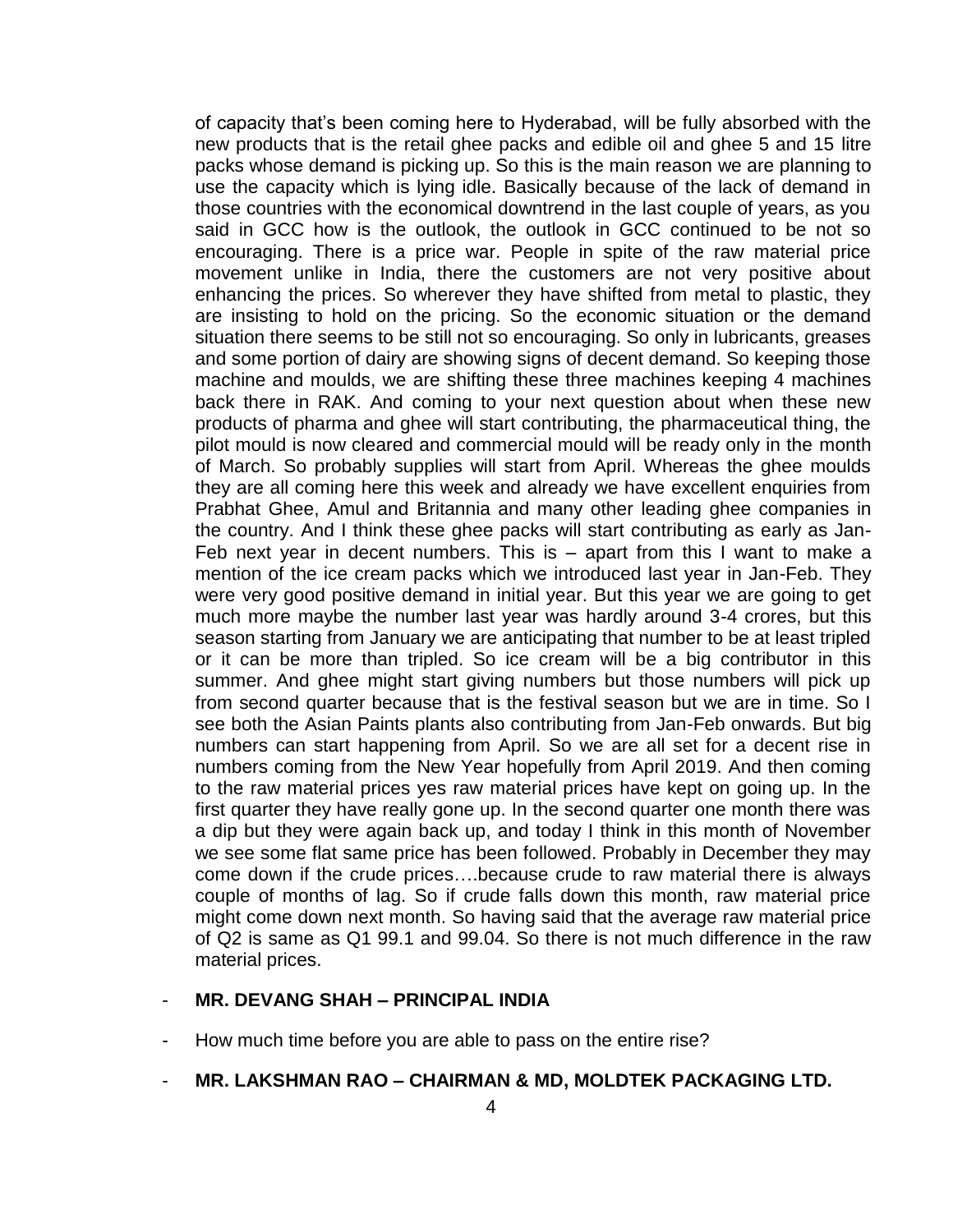- One month in most of the cases. Only in couple of cases we have three months where in spite of 3 months' understanding if the price rise is more than 5%, they generally pay up that difference also. So if the difference is 2-3% we need to absorb for 3 months. But such cases are hardly 20-25%. 75% of the case we have monthly price adjustment.

#### - **MR. DEVANG SHAH – PRINCIPAL INDIA**

So which means that in the incurring quarter if nothing changes on the raw material the entire pass on would have happened.

## - **MR. LAKSHMAN RAO – CHAIRMAN & MD, MOLDTEK PACKAGING LTD.**

If the raw material stays flat you mean?

## - **MR. DEVANG SHAH – PRINCIPAL INDIA**

- Yeah, yeah. The entire pass on would happen right?

## - **MR. LAKSHMAN RAO – CHAIRMAN & MD, MOLDTEK PACKAGING LTD.**

Would happen. Yes.

#### - **MR. DEVANG SHAH – PRINCIPAL INDIA**

Okay so that can see... which means Q3 will be much more better on pricing and volume terms even otherwise.

#### - **MR. LAKSHMAN RAO – CHAIRMAN & MD, MOLDTEK PACKAGING LTD.**

- Yeah Q3 started and as you said the raw material prices flattened now. This month they said same price. October also it went up by Re. 1.50, just 1.2% or 1.4%. But this month they have declared a flat. So hoping that next month if it falls down, we might at least collect back that 1.4%. As you correctly said it will have that little positive impact.

#### - **MR. DEVANG SHAH – PRINCIPAL INDIA**

Great sir. I will come back in the queue. Thank you so much.

## - **MR. LAKSHMAN RAO – CHAIRMAN & MD, MOLDTEK PACKAGING LTD.**

- Thanks Devang.

## - **MODERATOR**

Thank you. The next question is from the line of Ravi Naredi from Naredi Investment. Please go ahead.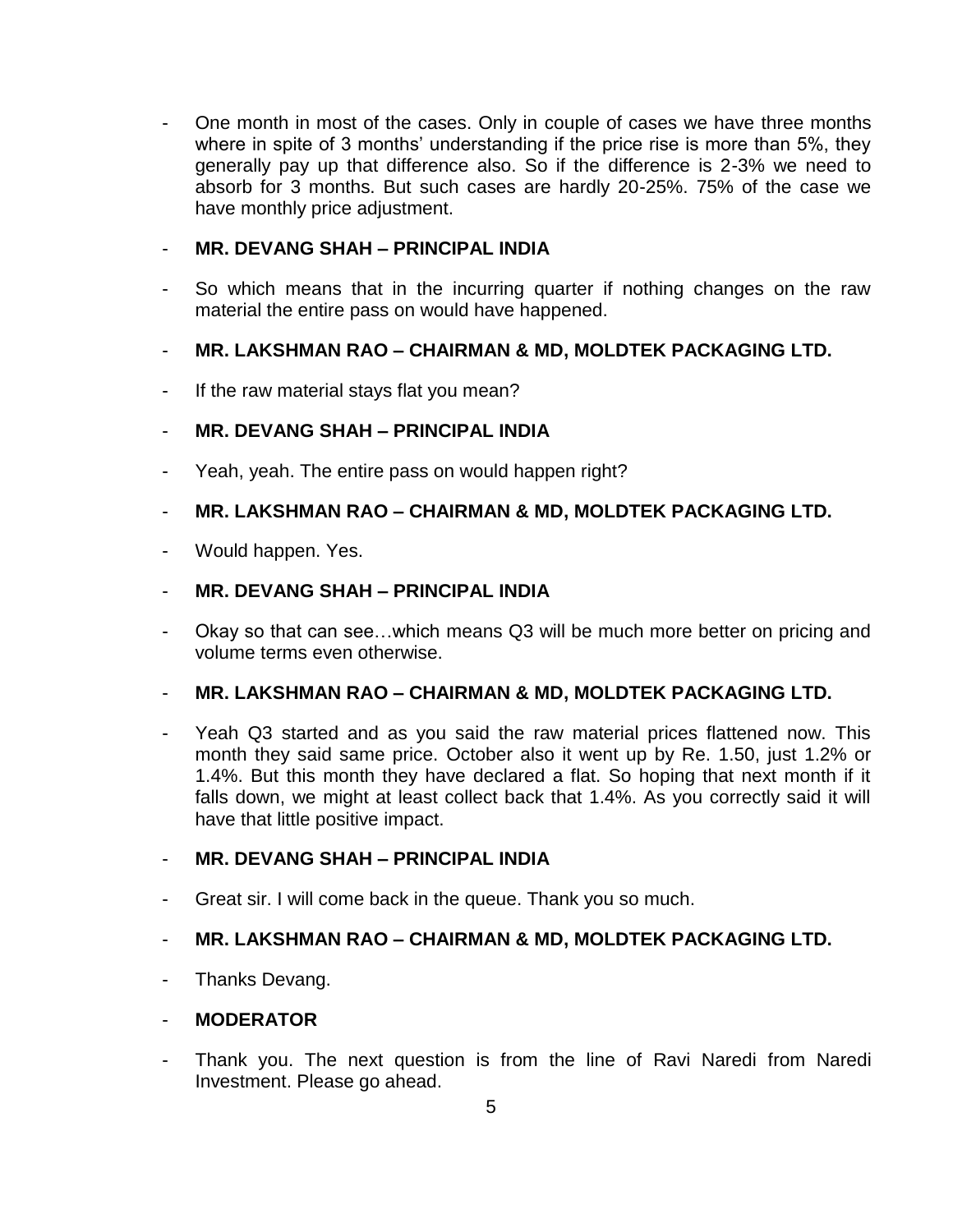#### - **MR. RAVI NAREDI – NAREDI INVESTMENT**

Sir how much percentage now in this quarter?

## - **MR. LAKSHMAN RAO – CHAIRMAN & MD, MOLDTEK PACKAGING LTD.**

Sorry?

#### - **MR. RAVI NAREDI – NAREDI INVESTMENT**

IML, IML, how much percentage?

#### - **MR. LAKSHMAN RAO – CHAIRMAN & MD, MOLDTEK PACKAGING LTD.**

- IML in this quarter in value terms is 59% as against 54.6% last year.

#### - **MR. RAVI NAREDI – NAREDI INVESTMENT**

Okay. And sir this RAK VEP will be in quarter 3 we are going in the right direction? Or it will change something?

#### - **MR. LAKSHMAN RAO – CHAIRMAN & MD, MOLDTEK PACKAGING LTD.**

No, no, no. The direction what we went was with a combination of paint, lube and dairy. What we understood is paint is not at all pulling up. That capacity immediately we are bringing back because those paint means big buckets and those big buckets we have enough demand back home in India. Whereas the anticipated demand from the paint segment is not happening. Now actually Jatin Paint is knocking at our door, asking us about the possibility of shifting to plastic. But they are very much concerned about pricing. So we don't want to do any business at a loss or at a breakeven. So we have decided to bring back those machines and moulds and robots here because we are finding a lot of demand coming up for our edible oil 15 and 17 litre packs which can also run on these same machines. So it makes sense to make use of these machines and capacities here. And if there is any really rebound in demand in those countries we can quickly add new machines there. So that is the decision board has taken recently. And that's why apart from one machine what we brought back in October, they are planning two more machines to come here in December.

#### - **MR. RAVI NAREDI – NAREDI INVESTMENT**

Okay, okay. And sir after this Mysore and Vizag there is no capex sir?

## - **MR. LAKSHMAN RAO – CHAIRMAN & MD, MOLDTEK PACKAGING LTD.**

Sorry after?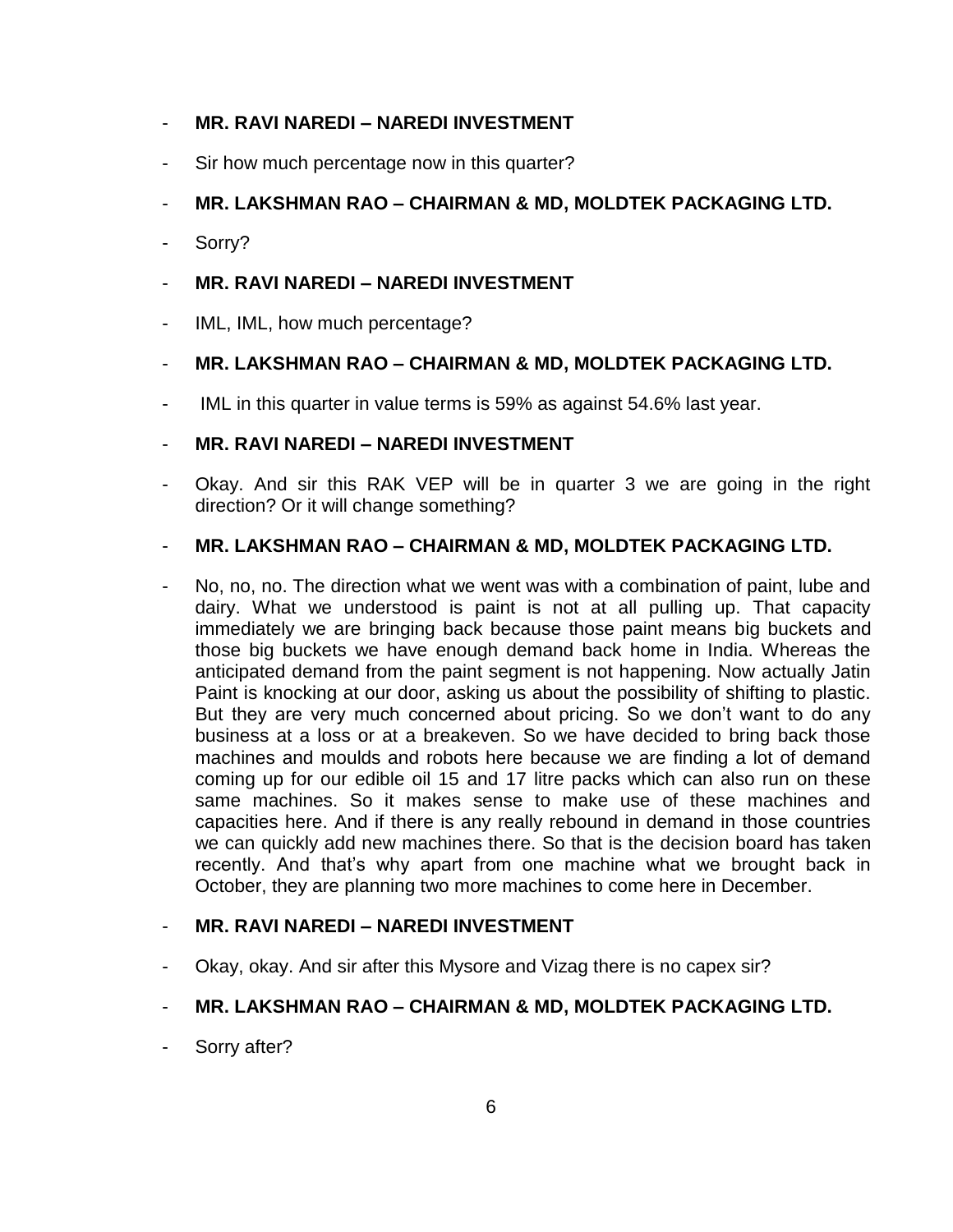#### - **MR. RAVI NAREDI – NAREDI INVESTMENT**

After Vizag or Mysore there will be no capex in the company? No plant?

## - **MR. LAKSHMAN RAO – CHAIRMAN & MD, MOLDTEK PACKAGING LTD.**

There will be capex going on for this new ghee packs which we are getting the moulds recently. So those machines are being added in Hyderabad. And in Mysore also we are setting up small capacity for Mondelez that is M2K product. That will be about 300 tonnes – I mean sorry 600 tonnes per annum. So a small capacity being added there for Mondelez so that we will have two locations supplying to Cadbury instead of only Hyderabad. And Hyderabad will be adding some more machines to handle the new ghee packs, retail packs. These all will be new additions. They are not substantial, probably in the tune of 7-8 crores. And there is a proposal to purchase land at Hyderabad because the area in Hyderabad is getting filled. So that could also mean another 6 crores investment in the land and maybe subsequently on the building. So apart from this on the anvil we are considering a plant in North. We are talking to couple of paint companies and couple of food industries who are asking us to come close to north for their supply points are being there, filling points. So that more clarity on north plant will come up sometime by end of this year, beginning of 2019. So the time frames look it can happen in a year's time. But I will have more clarity in December-January.

#### - **MR. RAVI NAREDI – NAREDI INVESTMENT**

Okay thank you. Thank you. All the best sir.

#### - **MR. LAKSHMAN RAO – CHAIRMAN & MD, MOLDTEK PACKAGING LTD.**

Thank you.

#### - **MODERATOR**

Thank you. The next question is from the line of Pragya Vishwakarma from Edelweiss. Please go ahead.

#### - **MS. PRAGYA VISHWAKARMA – EDELWEISS**

- Yeah sir can you please help me with tonnage in second quarter and console and standalone level?
- **MR. LAKSHMAN RAO – CHAIRMAN & MD, MOLDTEK PACKAGING LTD.**
- The tonnage in second quarter is 5275 in India. And 150 tonnes in RAK. So taking it to a total of 5425.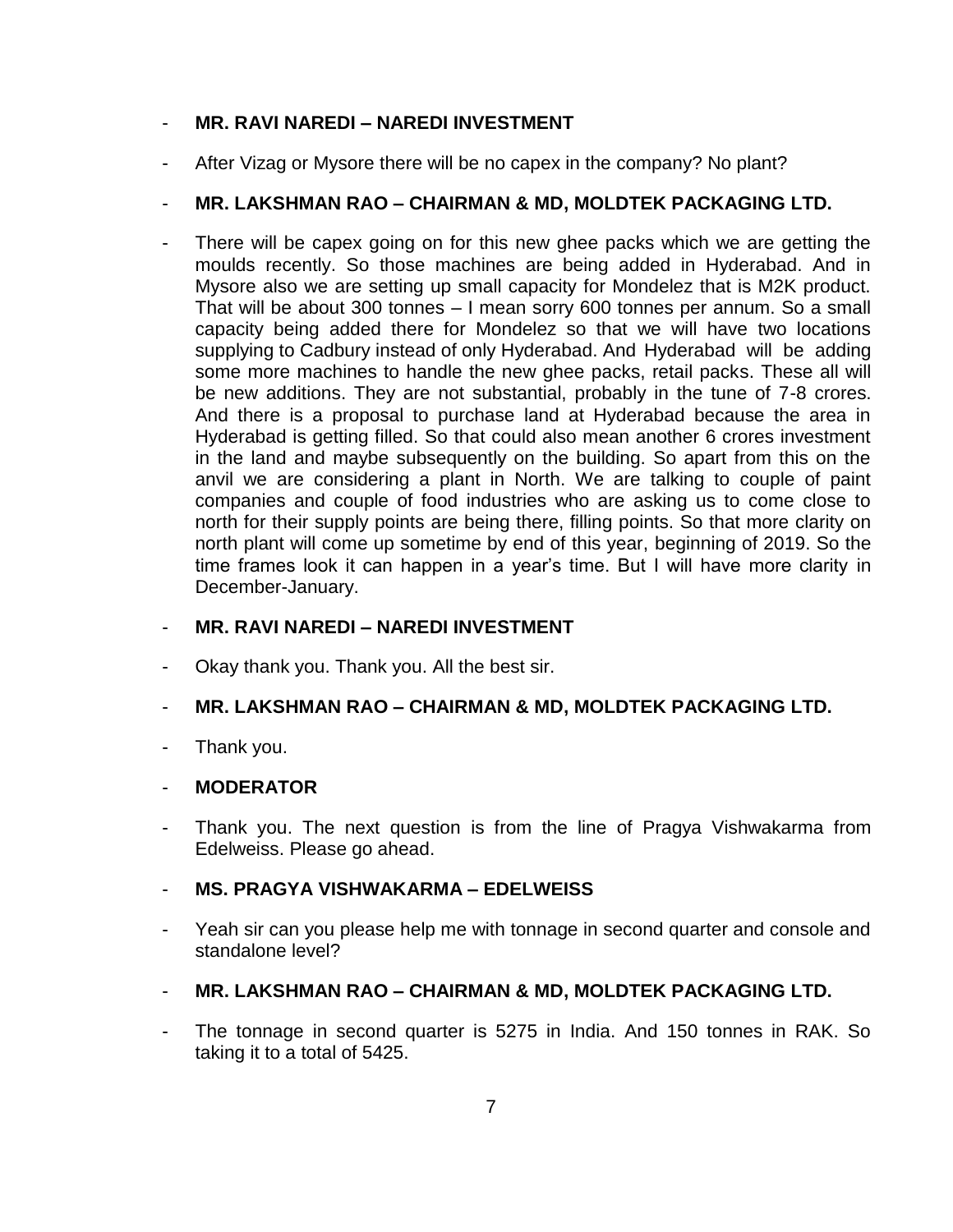#### - **MS. PRAGYA VISHWAKARMA – EDELWEISS**

- Okay. And if you can please give the breakup between paint lube and FMCG on your standalone?
- **MR. LAKSHMAN RAO – CHAIRMAN & MD, MOLDTEK PACKAGING LTD.**
- Yeah I will give you for the Indian breakup. Paint is 2760 in paints, 1811 in lubes, 697 in food and FMCG.

#### - **MS. PRAGYA VISHWAKARMA – EDELWEISS**

- And in value terms?
- **MR. LAKSHMAN RAO – CHAIRMAN & MD, MOLDTEK PACKAGING LTD.**
- Value terms 2193 crores. That is 21.93 crores. Sorry you want value terms of paint that way is it?
- **MS. PRAGYA VISHWAKARMA – EDELWEISS**
- Yes, yes.
- **MR. LAKSHMAN RAO – CHAIRMAN & MD, MOLDTEK PACKAGING LTD.**
- 48 crores, 38 crores and 18 crores of the total 97 crores.

#### - **MS. PRAGYA VISHWAKARMA – EDELWEISS**

Okay. And FMCG you said 18 crores right?

#### - **MR. LAKSHMAN RAO – CHAIRMAN & MD, MOLDTEK PACKAGING LTD.**

Yeah.

#### - **MS. PRAGYA VISHWAKARMA – EDELWEISS**

Okay. And just wanted to know if anything on those oxygen barrier containers which we were talking about like a few quarters back. We are doing something over there as of now?

#### - **MR. LAKSHMAN RAO – CHAIRMAN & MD, MOLDTEK PACKAGING LTD.**

No not really because we are completely busy with this new rise in demand in edible oil and ghee sector. And there seems to be a lot of opportunity there and the volumes have tripled in the month of October and even November looks very good. And we may have to first concentrate on building up capacities in that segment. One of the reasons why we are moving capacity from RAK is also is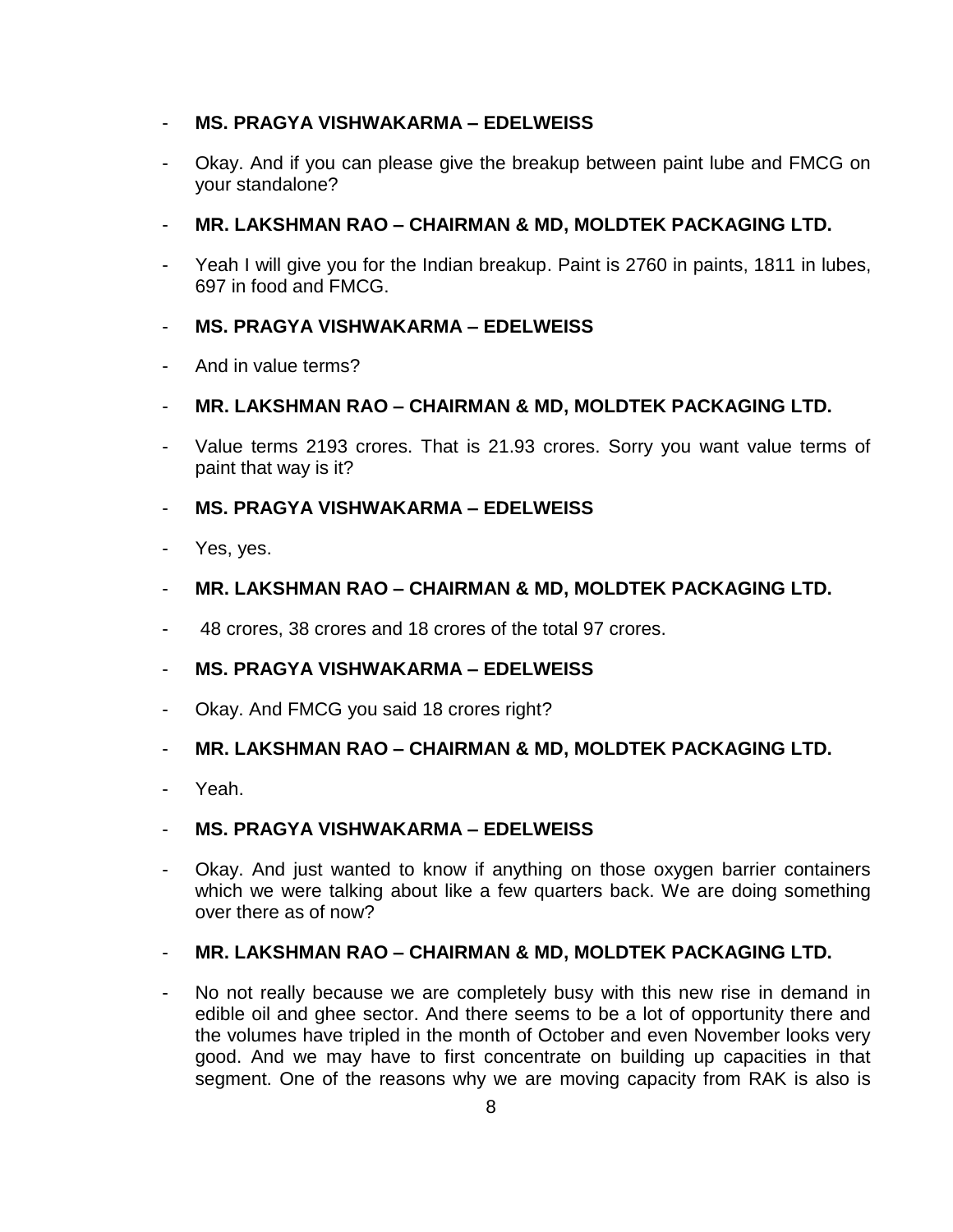that the immediate surge in demand in edible oil which we need to cater to. So as of now the more effort is on these two fronts.

#### - **MS. PRAGYA VISHWAKARMA – EDELWEISS**

- Okay, okay. And my last question is on oil and ghee packs. So what was the sales for this quarter?

## - **MR. LAKSHMAN RAO – CHAIRMAN & MD, MOLDTEK PACKAGING LTD.**

The oil and ghee do we have break up in September? Or we can send it to Pragya later? We can send you later but certainly it is much better than Q1.

## - **MS. PRAGYA VISHWAKARMA – EDELWEISS**

Okay, okay thank you. I will get back in the queue for further questions.

# - **MR. LAKSHMAN RAO – CHAIRMAN & MD, MOLDTEK PACKAGING LTD.**

Yeah I can just tell you the number, that's about 357 tonnes as against 142 tonnes in Q1.

#### - **MS. PRAGYA VISHWAKARMA – EDELWEISS**

Okay thank you.

# - **MR. LAKSHMAN RAO – CHAIRMAN & MD, MOLDTEK PACKAGING LTD.**

Yeah.

## - **MODERATOR**

Thank you. The next question is from the line of Sanjeev P from Tamohara Investments. Please go ahead.

## - **MR. SANJEEV P – TAMOHARA INVESTMENTS**

Hello?

## - **MR. LAKSHMAN RAO – CHAIRMAN & MD, MOLDTEK PACKAGING LTD.**

- Hi!

## - **MR. SANJEEV P – TAMOHARA INVESTMENTS**

Sir you said the operating leverage didn't come because the higher depreciation because of the new capacity, at the same time new staff addition. So because the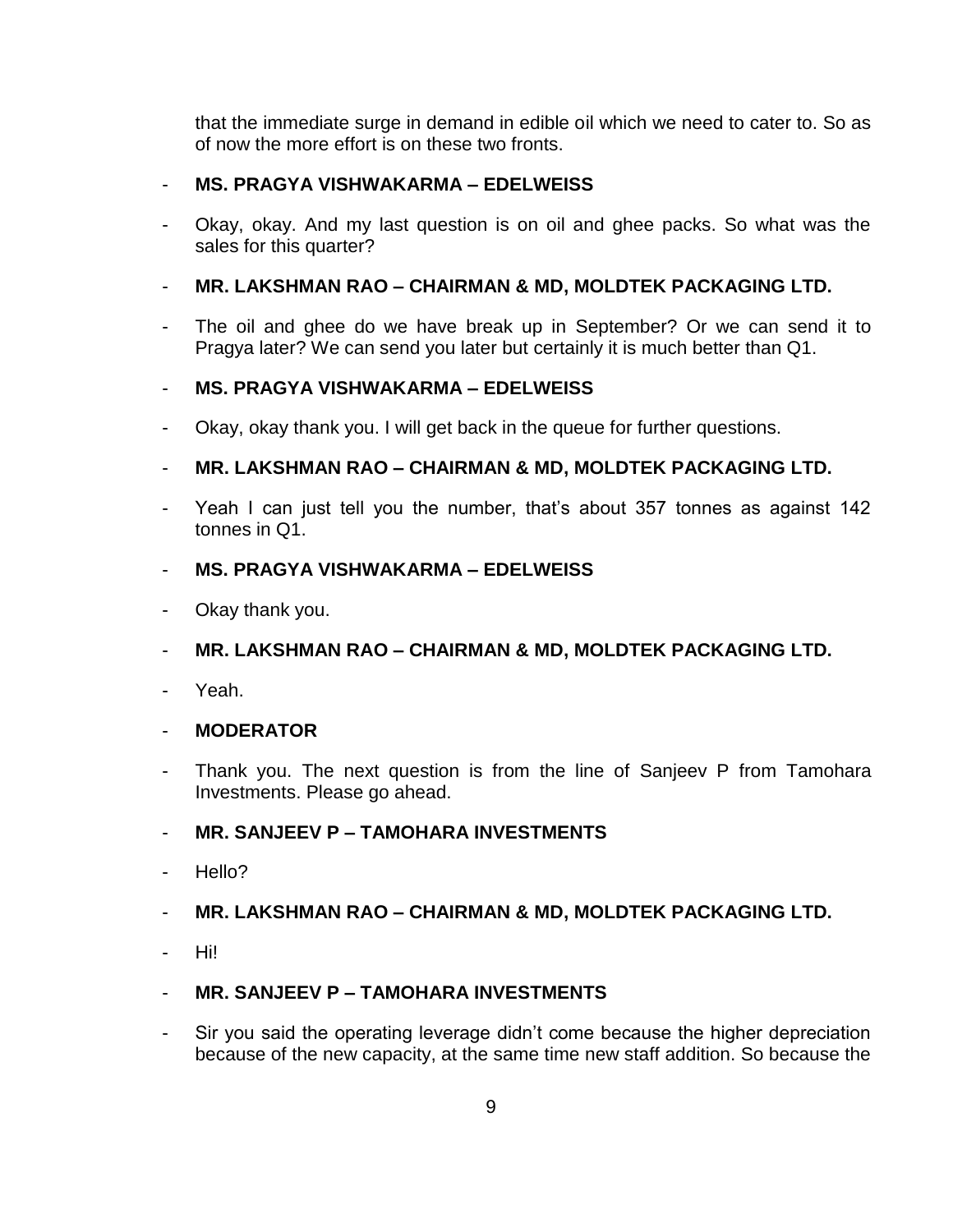new capacity has not been commercialised or this has not commenced, have we started charging now or we are capitalising, you must pick up…

# - **MR. LAKSHMAN RAO – CHAIRMAN & MD, MOLDTEK PACKAGING LTD.**

- No we are not capitalising the manpower who are under training. So the people who are under training at various locations are also involved in the production in those units. So their costs are taken into P&L. And the increment is also another reason for going up rise in the staff costs. They have gone up from 9.78% to 10.3. That's almost 0.6% that is equal to Re. 1 per kg almost.

# - **MR. SANJEEV P – TAMOHARA INVESTMENTS**

Right. And same for the depreciation and interest rate?

# - **MR. LAKSHMAN RAO – CHAIRMAN & MD, MOLDTEK PACKAGING LTD.**

Depreciation and interest only the interest on the working capital. Of course interest and depreciation is being capitalised until the commercial production starts. But where and when we have started some of the machines that depreciation will be taken in the P&L.

# - **MR. SANJEEV P – TAMOHARA INVESTMENTS**

Okay. And regarding the RAK shifting of the machines...

## - **MR. LAKSHMAN RAO – CHAIRMAN & MD, MOLDTEK PACKAGING LTD.**

- Capacity.

## - **MR. SANJEEV P – TAMOHARA INVESTMENTS**

Capacity that we are talking about, are we going to do some major onetime expense for that?

## - **MR. LAKSHMAN RAO – CHAIRMAN & MD, MOLDTEK PACKAGING LTD.**

Nothing. Actually the shipping cost for each machine would be in the region of 1.5 lakhs. And even if this requires 3 container loads it is a matter of about 5-6 lakhs and handling of another 3-4 lakhs. So about 10 lakhs will be the expenditure involved for a shifting of about 4 crores worth of equipment. Not much.

## - **MR. SANJEEV P – TAMOHARA INVESTMENTS**

Okay sir. And so sir with the new plant which is coming up which will be non-IML, so on a blended basis what kind of EBITDA per kg that is we are targeting at?

# - **MR. LAKSHMAN RAO – CHAIRMAN & MD, MOLDTEK PACKAGING LTD.**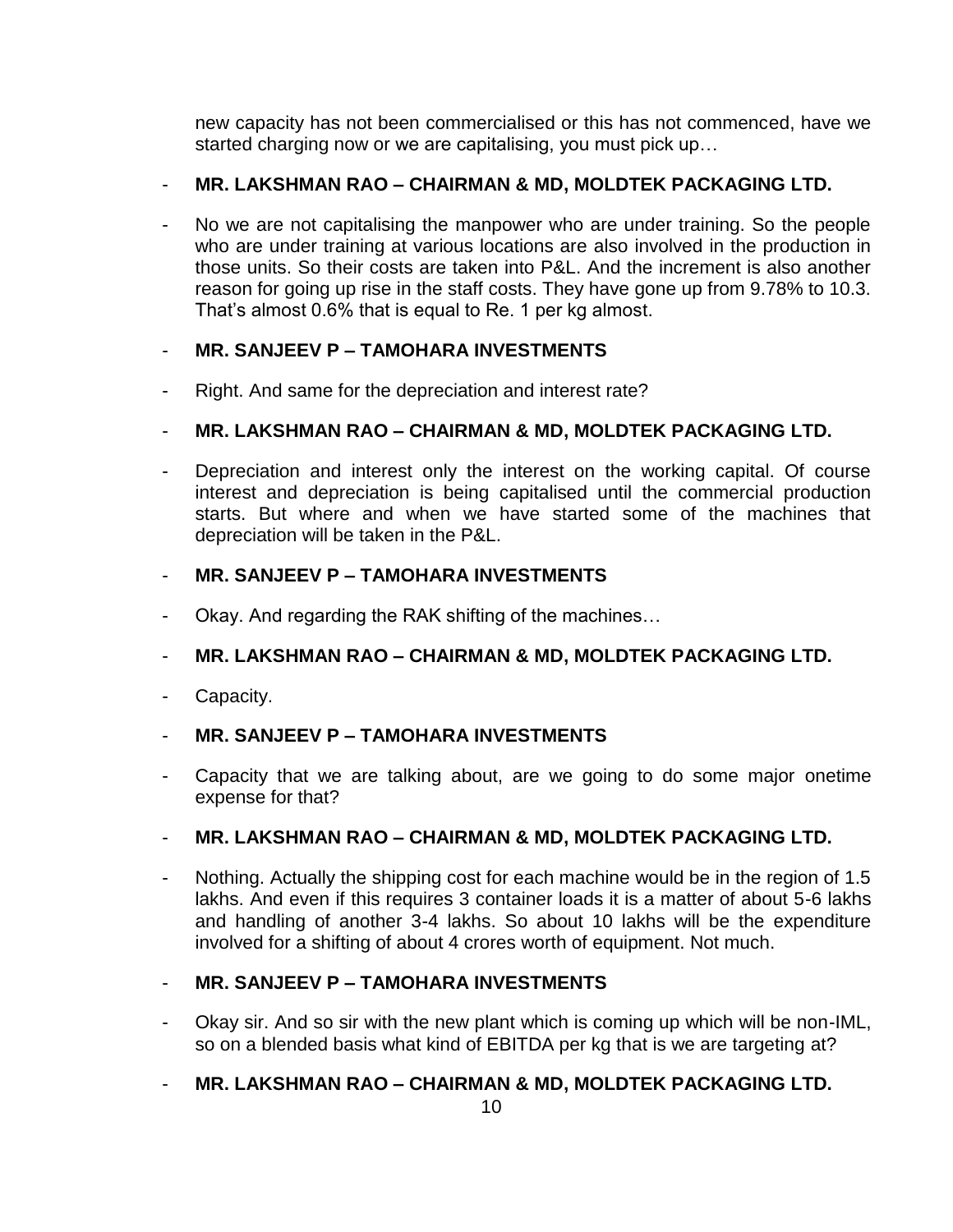Both these two plants are going to have majority of their products in HCL. And now Asian paints has given us permission to produce our own HCL. So we are producing HCL in-house. So with that being added, our EBITDA margins from these two plants will also be same region of 33 to 35 per kg. So they won't affectively bring down neither they are going to add to the average.

#### - **MR. SANJEEV P – TAMOHARA INVESTMENTS**

- So going forward in the next year when it will start producing and maybe in 2021 when the capacity will be fully streamlined, we can improve further towards 35 in the….?

#### - **MR. LAKSHMAN RAO – CHAIRMAN & MD, MOLDTEK PACKAGING LTD.**

That will come mainly through not from Asian Paints but it will rather come from the food and FMCG product which we are introducing like the ghee retail packs, ice cream packs and some of the specific products of one for a pharma company and one for a nutrition company which we are adding hopefully by March this year – next year. So those will be the drivers in improving the EBITDA per kg.

#### - **MR. SANJEEV P – TAMOHARA INVESTMENTS**

And we can move it more than 35?

## - **MR. LAKSHMAN RAO – CHAIRMAN & MD, MOLDTEK PACKAGING LTD.**

It is possible to reach at least 34.5 in the next year. If couple of things happen as per plan we can see 35 also.

#### - **MR. SANJEEV P – TAMOHARA INVESTMENTS**

Okay thank you sir, that's it from my side.

#### - **MR. LAKSHMAN RAO – CHAIRMAN & MD, MOLDTEK PACKAGING LTD.**

- Thank you.

#### - **MODERATOR**

Thank you. The next question is from the line of Ankit Merchant from S&P Global. Please go ahead.

#### - **MR. ANKIT MERCHANT – S&P GLOBAL**

Yeah hi. I wanted to understand about the Asian Paints facility regarding the first Mysore which has already started production. Over there I understand there is a second supplier to Asian Paints, not the first supplier. Am I right on this part?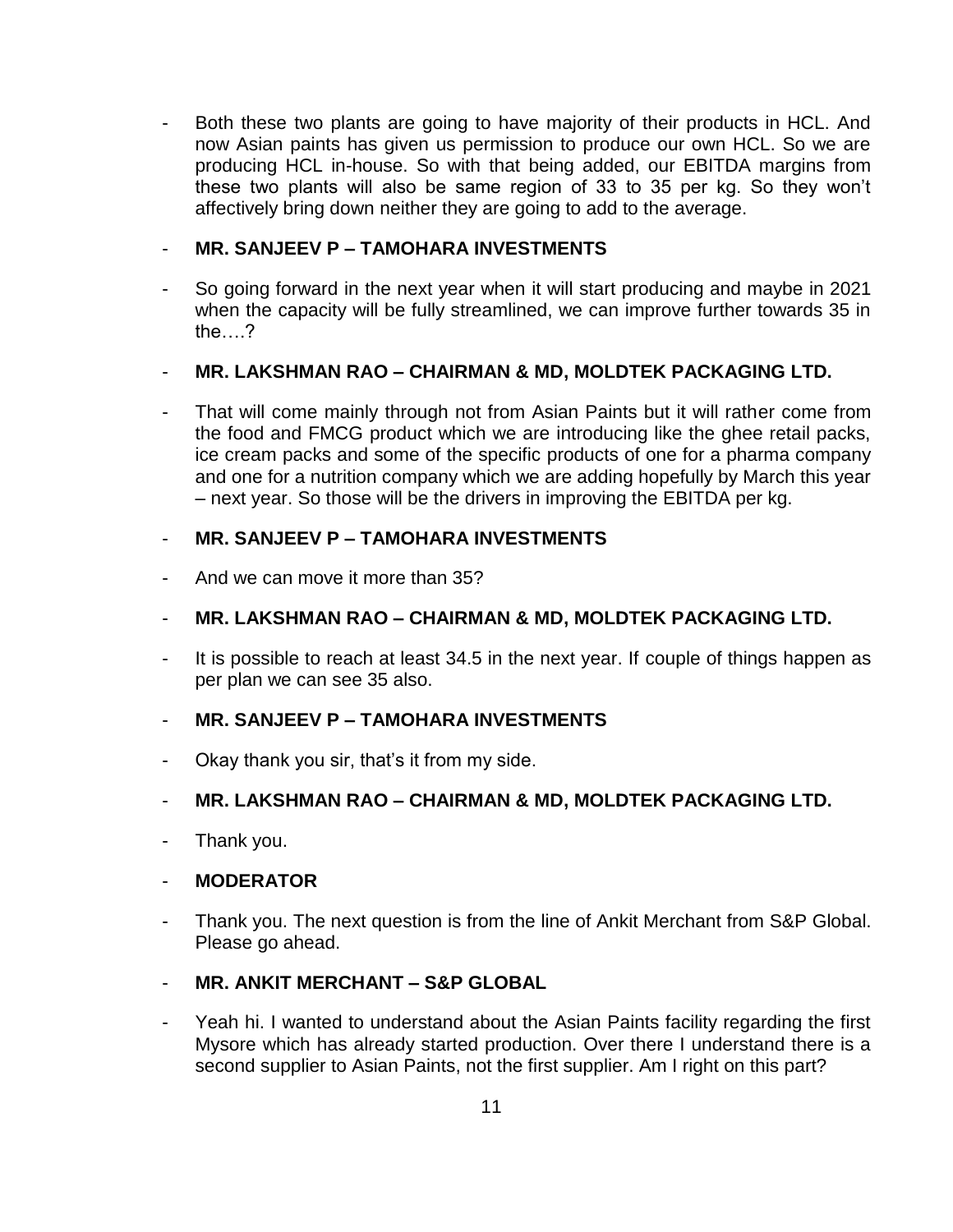# - **MR. LAKSHMAN RAO – CHAIRMAN & MD, MOLDTEK PACKAGING LTD.**

Yes Hi-Tech Plast continues to be their first supplier.

# - **MR. ANKIT MERCHANT – S&P GLOBAL**

And what is their capacity compared to us?

#### - **MR. LAKSHMAN RAO – CHAIRMAN & MD, MOLDTEK PACKAGING LTD.**

I think they always get a lion's share. They get almost 40% of their business. We get somewhere around 25 to 30. And there are another one or two people they are given permission at Mysore. In Vizag they have given 3 people but Mysore they have given overall 4 people. So Hi-Tech might get 40. We may get around 25-27, 28. And the rest of the two will get the remaining 32-33%.

#### - **MR. ANKIT MERCHANT – S&P GLOBAL**

- And I have also understood that they also are building the IML capacity. Is this right?

#### - **MR. LAKSHMAN RAO – CHAIRMAN & MD, MOLDTEK PACKAGING LTD.**

IMI for Asian Paints?

## - **MR. ANKIT MERCHANT – S&P GLOBAL**

Yeah. Or it has started working on it..., yeah, yeah.

## - **MR. LAKSHMAN RAO – CHAIRMAN & MD, MOLDTEK PACKAGING LTD.**

Yes. In the recent discussions with Asian Paints management, they have given us a go ahead to make couple of brands in IML look alike like HCL to make sure that they don't have some kind of a confusion in the market. So that is a good move but it won't really help us because IML at HCL look will certainly look ordinary. It won't give the charm of elegance of IML. But they want it that way. But there is one little change in the mind-set. So we are planning to do in one or two brands in IML look alike like HCL.

## - **MR. ANKIT MERCHANT – S&P GLOBAL**

- And even Hi Plast is working on…
- **MR. LAKSHMAN RAO – CHAIRMAN & MD, MOLDTEK PACKAGING LTD.**
- Sorry? Hi-Tech?
- **MR. ANKIT MERCHANT – S&P GLOBAL**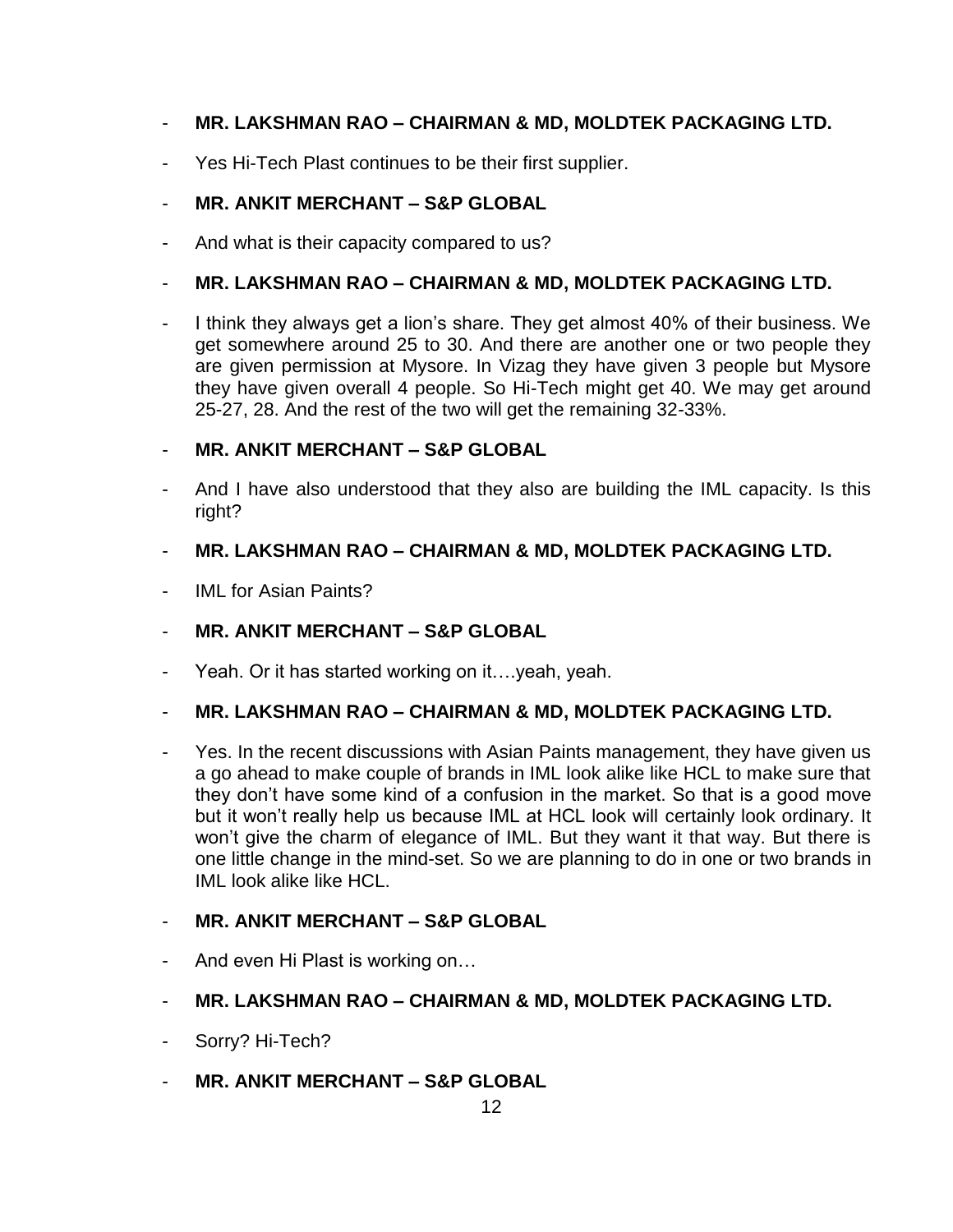- Yeah even Hi-Tech is working on…

## - **MR. LAKSHMAN RAO – CHAIRMAN & MD, MOLDTEK PACKAGING LTD.**

They have been telling Hi-Tech Plast, they are telling Jockey, they are telling Parade Plast, all of them to go for IML for last 4-5 years. Because they don't want a single supplier situation in Asian Paints. So that is why they are very much focusing on other vendors to go for IML. Once they go for IML we will be much better off because their costs and our costs will be definitely to our advantage because we make our own in-house IML and our productivity with IML is much well-established than them, than the rest of the competitors. So if they really solve the problem and come out with the IML, we also benefit.

## - **MR. ANKIT MERCHANT – S&P GLOBAL**

- Sure. And one question on this RAK front, we are bringing down the capacity from 3000 to 1800 tonnes.
- **MR. LAKSHMAN RAO – CHAIRMAN & MD, MOLDTEK PACKAGING LTD.**
- Yes.
- **MR. ANKIT MERCHANT – S&P GLOBAL**
- And that capacity will be utilised for ghee and dairy products in India. Is this right or…
- **MR. LAKSHMAN RAO – CHAIRMAN & MD, MOLDTEK PACKAGING LTD.**
- Yeah, ghee and oil.
- **MR. ANKIT MERCHANT – S&P GLOBAL**
- Oil.
- **MR. LAKSHMAN RAO – CHAIRMAN & MD, MOLDTEK PACKAGING LTD.**
- Yeah mainly oil products. Ghee, oil and dairy.
- **MR. ANKIT MERCHANT – S&P GLOBAL**
- So in that case the remaining capacity at RAK will then be fully utilised by the new order which you have received?
- **MR. LAKSHMAN RAO – CHAIRMAN & MD, MOLDTEK PACKAGING LTD.**
- With the current orders on hand we are somewhere around 75-80 tonnes per month. Last quarter is 150 tonnes that is about 50 per month. Now currently we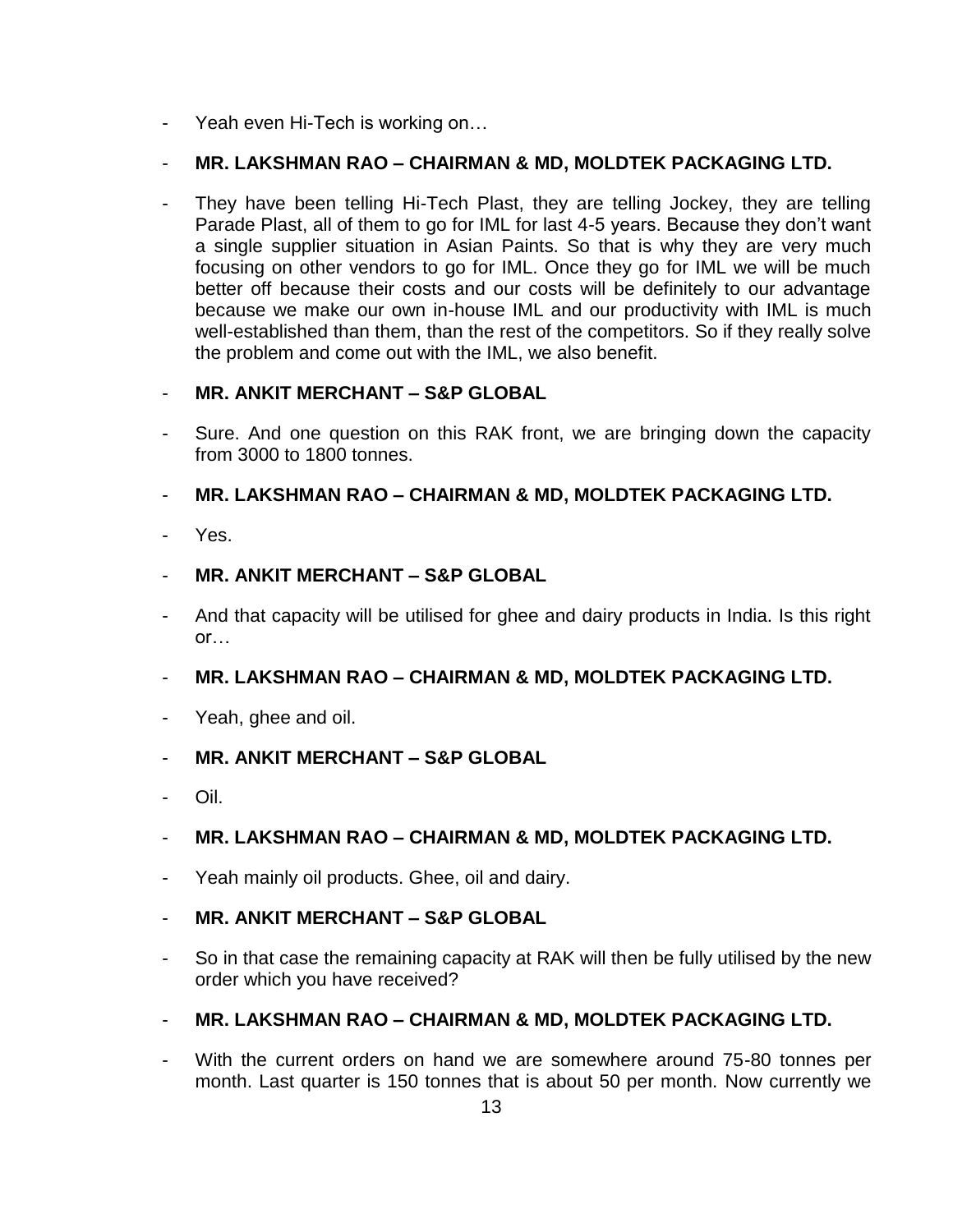are around 65-70. We are also talking with one of the another leading grease and oil company, lube company there, Chevron. And we have already taken some trial lots and volumes might start picking up in a month or two. Once that happens probably we will be reaching that capacity utilisation there in RAK. At 100 tonnes we start breaking even. So I hope we will be reaching that by – initially I expected by now we will be reaching that but now seeing that signs that is why we have decided to move this capacity back to India and utilise it better so that we bring down the BEP point there to 100 tonnes instead of 120-130 and reach that level by Jan-Feb.

## - **MR. ANKIT MERCHANT – S&P GLOBAL**

- Okay so in fact even in this year we should be expecting the utilisation to be around 65%.
- **MR. LAKSHMAN RAO – CHAIRMAN & MD, MOLDTEK PACKAGING LTD.**
- Yes.
- **MR. ANKIT MERCHANT – S&P GLOBAL**
- Okay thank you, that's it.
- **MR. LAKSHMAN RAO – CHAIRMAN & MD, MOLDTEK PACKAGING LTD.**
- Thank you.
- **MODERATOR**
- Thank you. The next question is from the line of Akhil Parekh from Elara Capital. Please go ahead.
- **MR. AKHIL PAREKH – ELARA CAPITAL**
- Hello sir and many congratulations.

## - **MODERATOR**

I am sorry to interrupt you Akhil but we can barely hear you. Could you please speak a little louder? Maybe use the handset.

## - **MR. AKHIL PAREKH – ELARA CAPITAL**

- Hello is this better now?
- **MODERATOR**
- Yes please go ahead.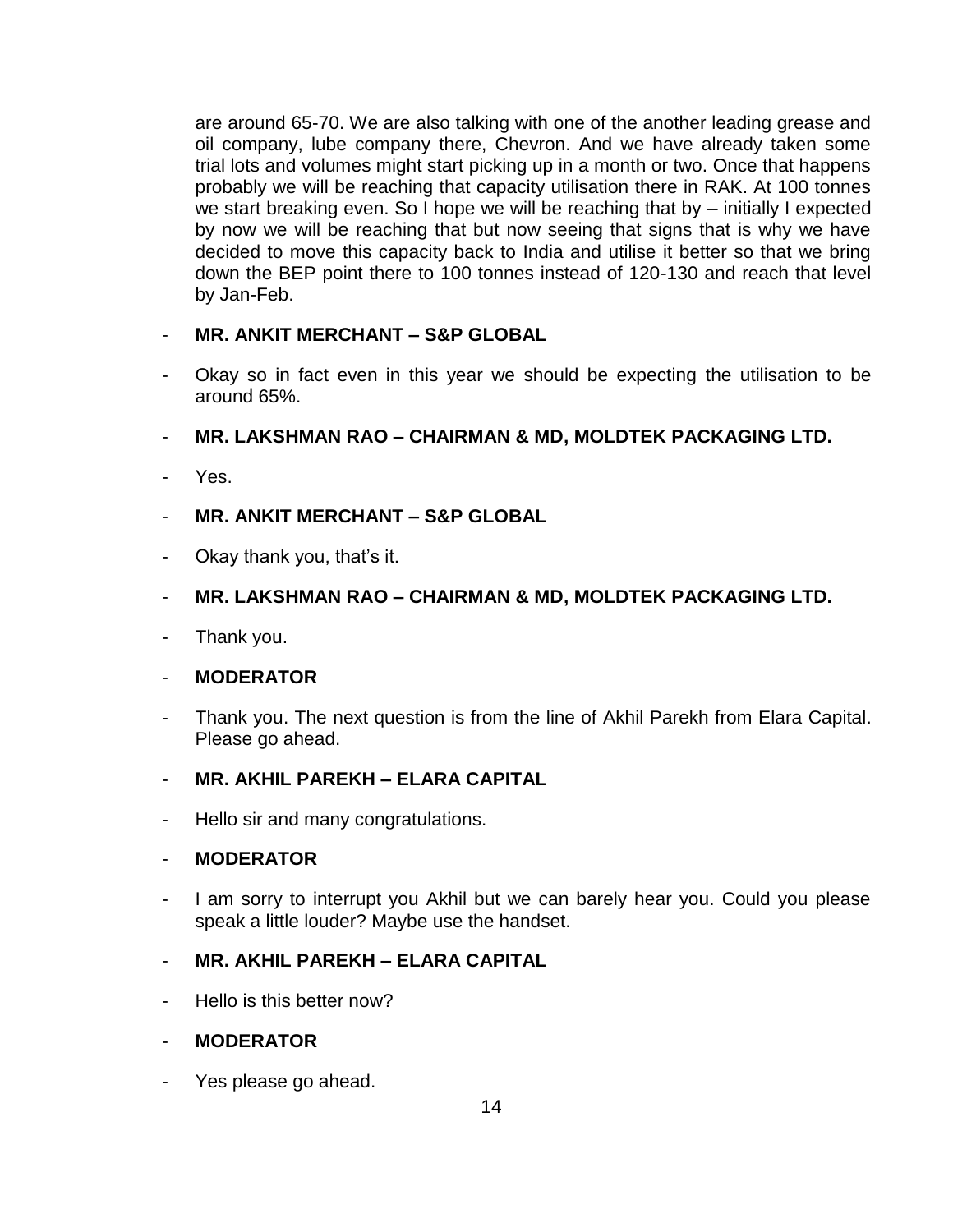#### - **MR. AKHIL PAREKH – ELARA CAPITAL**

Sir congratulations on a good set of numbers. I have a question on food and FMCG side. Last year we did almost 19-20% of the total trade and now given we are doing good in ghee and oil plus there is some incremental from ice cream, but if I see 18 crores as a total whatever 19 crores we did in the sales contribution from FMST is still 18%. So have we lost any client in food and FMCG in the last quarter?

#### - **MR. LAKSHMAN RAO – CHAIRMAN & MD, MOLDTEK PACKAGING LTD.**

Once second. The number has increased from 15.41% in Q2 last year to 19%. 18.92. So that is almost 19%. So there is no stagnation. It's gone up from 15.5 to 19. As you are aware ice cream is a seasonal demand. So making seasonal product. So making comparison of quarter on quarter that is yearly quarter on quarter makes sense. So for 15.4 to 18.91 is a decent rise in the food and FMCG. And in the third quarter onwards we anticipate it to go beyond 20% because edible oil and ghee packs will start contributing in these coming months.

## - **MR. AKHIL PAREKH – ELARA CAPITAL**

Got it. So FNS should contribute 20% plus for FY19 as a whole.

## - **MR. LAKSHMAN RAO – CHAIRMAN & MD, MOLDTEK PACKAGING LTD.**

- As a whole yes. 20 is my target. It was 18 last year. So it should at least hit 20.
- **MR. AKHIL PAREKH – ELARA CAPITAL**
- Okay. But we haven't lost any clients as of now in food and FMCG.

## - **MR. LAKSHMAN RAO – CHAIRMAN & MD, MOLDTEK PACKAGING LTD.**

Sorry?

## - **MR. AKHIL PAREKH – ELARA CAPITAL**

- We haven't lost any clients right in food and FMCG?

## - **MR. LAKSHMAN RAO – CHAIRMAN & MD, MOLDTEK PACKAGING LTD.**

No, in fact I forgot telling we added Hindustan Lever's recently and their production will be starting in January for their ice creams. So that is one decent addition. It is not a huge order. But it's reasonably big to add something like 4-5 crores per annum sales and gives us a good entry into Levers.

## - **MR. AKHIL PAREKH – ELARA CAPITAL**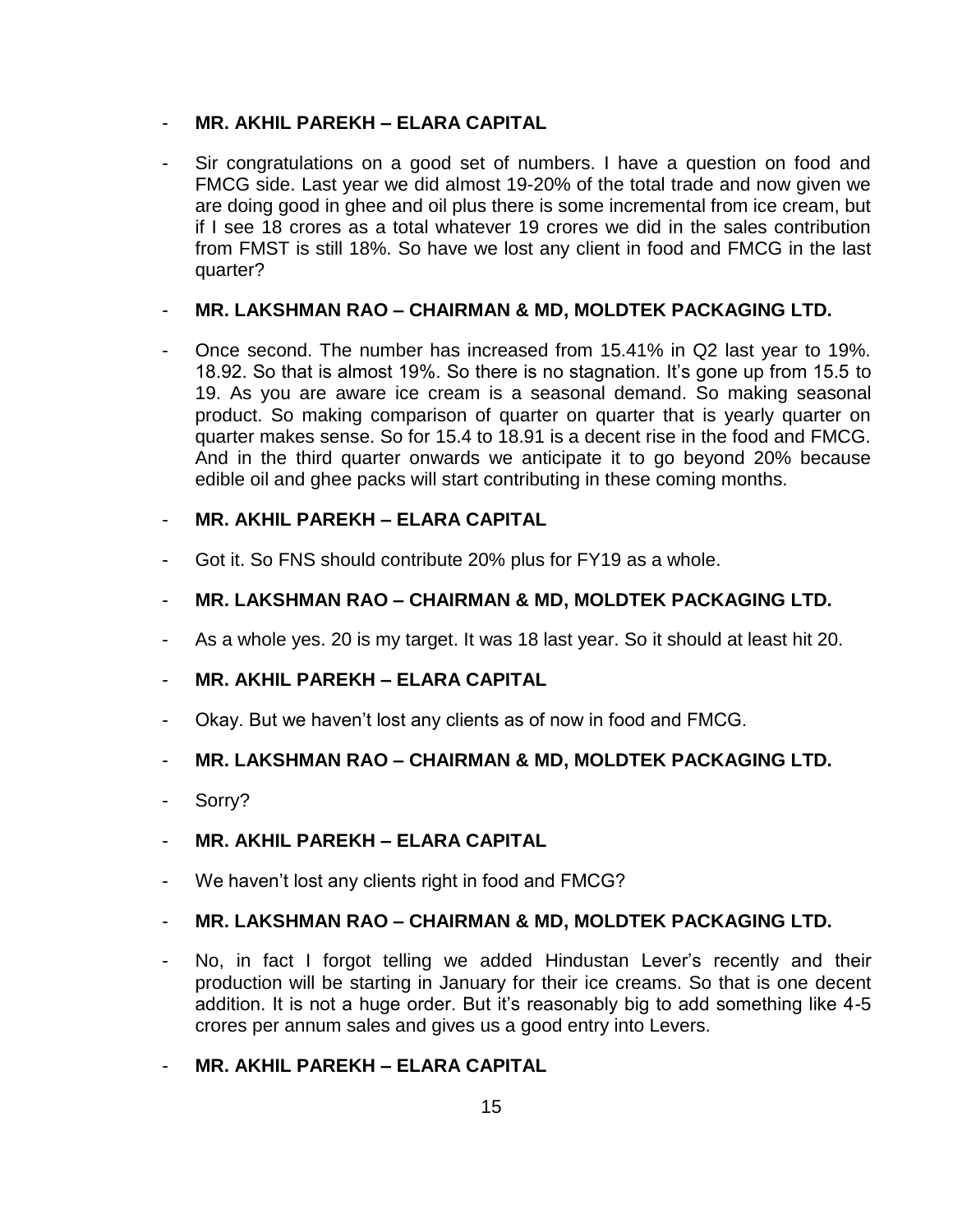- Got it sir. Second question is on Mondelez. Would you be able to….

# - **MR. LAKSHMAN RAO – CHAIRMAN & MD, MOLDTEK PACKAGING LTD.**

Second point I wanted to tell which I forgot, there is a dip in sales of Mondelez 7% dip over the last year. So that also has not – I mean that would have otherwise contributed better and we would have touched 20% in this year itself.

# - **MR. AKHIL PAREKH – ELARA CAPITAL**

Got it. But we are adding new capacities from Mondelez right? 600 tonnes.

# - **MR. LAKSHMAN RAO – CHAIRMAN & MD, MOLDTEK PACKAGING LTD.**

That is at Mysore and the capacities that are here in Hyderabad would be managed between Mondelez and ghee cups. It is interchangeable capacity so that if Mondelez picks up – because it's also again found to be a kind of seasonal product. In summer up to June-July the sales of Mondelez dropping is what is observed. And September onwards they start picking up for the festival. So that seasonality also has to be factored in. So we brought in this ice cream which will be filling in the gap of the capacity during the summer months. And they both make an excellent synergy. So the capacity at Mysore also could be utilised either ways.

## - **MR. AKHIL PAREKH – ELARA CAPITAL**

Got it sir, got it. And sir Mondelez still remains our top most client right in food and FMCG?

## - **MR. LAKSHMAN RAO – CHAIRMAN & MD, MOLDTEK PACKAGING LTD.**

- Top most client in food and FMCG. Yeah.
- **MR. AKHIL PAREKH – ELARA CAPITAL**
- Okay sir. Sir two more questions. One is on the so on value side you said IML has contributed 59% and non-IML is 41%. Will you be able to give the break-up on volume side for this quarter?

## - **MR. LAKSHMAN RAO – CHAIRMAN & MD, MOLDTEK PACKAGING LTD.**

Volume side 53% is IML. 46.7 is non-IML.

# - **MR. AKHIL PAREKH – ELARA CAPITAL**

Got it. And last question is on the paints and lubricants. How much would be IML contribution? Like paints and lubricants.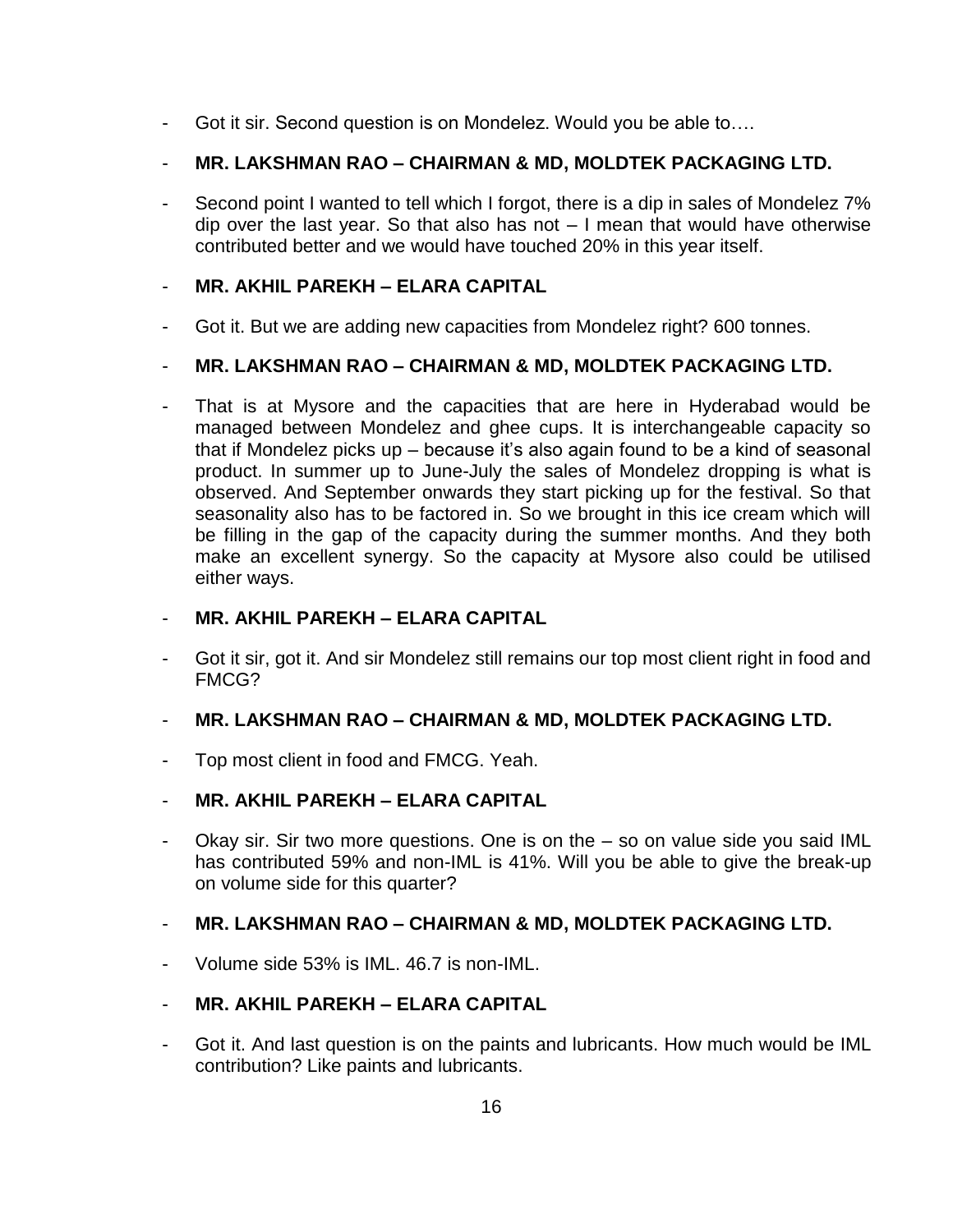# - **MR. LAKSHMAN RAO – CHAIRMAN & MD, MOLDTEK PACKAGING LTD.**

IML paint and lubricants breakup I don't have. I can send you. Contact Rambabu otherwise. [Rambabu@moldtekindia.com.](mailto:Rambabu@moldtekindia.com)

# - **MR. AKHIL PAREKH – ELARA CAPITAL**

Okay I will do that.

# - **MR. LAKSHMAN RAO – CHAIRMAN & MD, MOLDTEK PACKAGING LTD.**

He will send you the IML breakup of paints and lubes.

## - **MR. AKHIL PAREKH – ELARA CAPITAL**

- Okay thank you so much.
- **MR. LAKSHMAN RAO – CHAIRMAN & MD, MOLDTEK PACKAGING LTD.**
- Thank you.

#### - **MODERATOR**

Thank you. The next question is from the line of Aksh Vora from Praj Financial. Please go ahead.

## - **MR. AKSH VORA – PRAJ FINANCIAL**

Yeah sir the breakup which you gave for paints, lubes and food and FMCG, 48 crores, 38 crores and 18 crores, adds up to 104 crores of sales. And it's not matching up to the sales number.

## - **MR. LAKSHMAN RAO – CHAIRMAN & MD, MOLDTEK PACKAGING LTD.**

- No, 48, 30 and 18. Lubes is 30.

## - **MR. AKSH VORA – PRAJ FINANCIAL**

- Okay. Okay alright.

## - **MR. LAKSHMAN RAO – CHAIRMAN & MD, MOLDTEK PACKAGING LTD.**

- So I don't have the points here. So they are adding to 96 actually.

#### - **MR. AKSH VORA – PRAJ FINANCIAL**

Okay. Sir another thing, what kind of capex have we done till now and anticipate to do in the current year?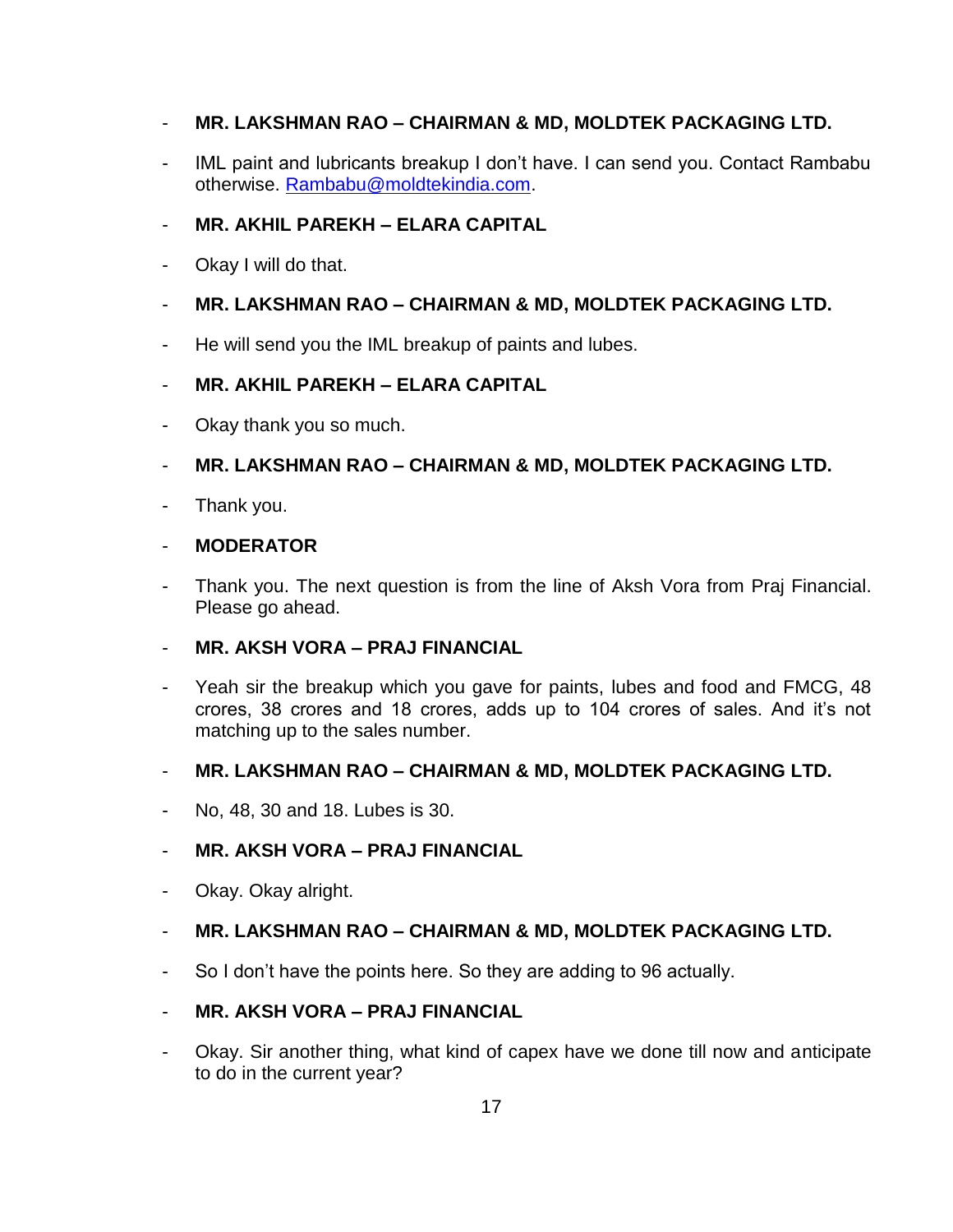## - **MR. LAKSHMAN RAO – CHAIRMAN & MD, MOLDTEK PACKAGING LTD.**

Capex in this year is around 45 crores planned and 30 crores completed as of today. Remaining 15 crores will happen in the next 4 months, 5 months.

# - **MR. AKSH VORA – PRAJ FINANCIAL**

Sure. Also we planning to add new capacities, planning to buy land and adding ghee capacities in different locations. So what would be the capex next year we are looking at?

# - **MR. LAKSHMAN RAO – CHAIRMAN & MD, MOLDTEK PACKAGING LTD.**

Without the north plant the capex what we are planning for the first half would be in the region of 15-18 crores. But if the north plant happens another additional 20 crores capex for the next year.

# - **MR. AKSH VORA – PRAJ FINANCIAL**

So around 30 to 35 crores?

# - **MR. LAKSHMAN RAO – CHAIRMAN & MD, MOLDTEK PACKAGING LTD.**

- 35 it should be. And maybe there could be balancing equipment and Mysore and Vizag may have to be done in the second half of the year next year to catch up for the increased demand for the year 21-22. Sorry 20-21.

## - **MR. AKSH VORA – PRAJ FINANCIAL**

- Right. So sir currently our debt levels are around 90 crores. So will we be adding debt for funding the capex or we will be doing it through internal accruals?

## - **MR. LAKSHMAN RAO – CHAIRMAN & MD, MOLDTEK PACKAGING LTD.**

If the  $-$  I mean the capex continues to be somewhere in the region of 30-35 crores, our internal accruals will be adequate to take care. If it goes beyond 35 we need to take some term loans. Other than that we don't foresee increasing of term loans.

## - **MR. AKSH VORA – PRAJ FINANCIAL**

- Okay. And any status on debt levels? Are we planning to see sustained debt levels or couple of…

## - **MR. LAKSHMAN RAO – CHAIRMAN & MD, MOLDTEK PACKAGING LTD.**

- It will sustain at this level I guess because it can go up a little bit in working capital because as the sales are growing rapidly we are at a base of in terms of value it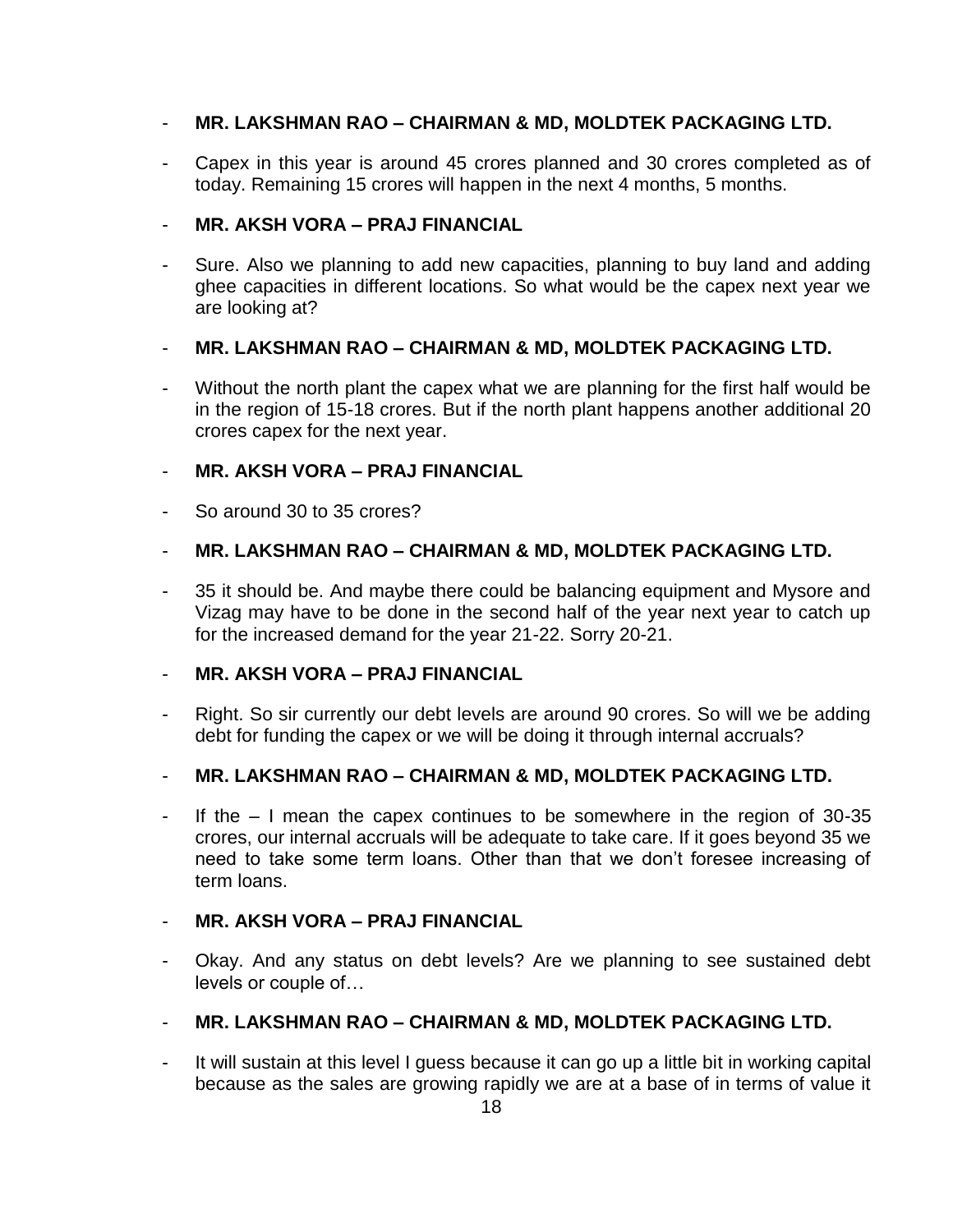is more than 20%. So there will be increase in the working capital levels. But that will be funded through working capital limit from the banks. If the raw material price is also on the higher side the working capital needs might go up. So there could be some increase in the working capital utilisation.

#### - **MR. AKSH VORA – PRAJ FINANCIAL**

Alright, alright, that's helpful. And lastly sir on edible oil what has changed recently in the edible oil segment that we are seeing such high demand in the segment?

#### - **MR. LAKSHMAN RAO – CHAIRMAN & MD, MOLDTEK PACKAGING LTD.**

One is we have improvised the pack to withstand better transport worthiness which was little bit missing earlier 2 years ago. But more than that the reason is the modern trade where this pack has been put up has found very good response. Even 2 years ago when they did so, but for some complaints of leakages and damages, as far as the consumer perception is concerned the pack has been taken as a value add. So that perception to go down to some of the recently big players has taken time and areas like Gujarat, Indore, that is Madhya Pradesh and that area where they have used it to blow mould cans, plastic cans, they have been good receivers of this concept. And now they are going in big numbers and it is spreading to Gujarat, Maharashtra and even Rajasthan now. So the numbers can only go up in the coming quarters.

#### - **MR. AKSH VORA – PRAJ FINANCIAL**

- Also if I recollect sir earlier 2 years back when we had introduced this edible oil packs the pricing was an issue for the players.

#### - **MR. LAKSHMAN RAO – CHAIRMAN & MD, MOLDTEK PACKAGING LTD.**

Exactly. What happened was when we introduced the prices for as low as Rs. 73-74 per kg raw material it shot up to 110 within a span of 4-5 months. So there was a resistance to accept that kind of a price rise. But fortunately or otherwise this time when we started the prices are around 90-95 and that is now around 105. So it's not so shocking to them and they are able to absorb it. But once the concept per se is spread, nobody will care about monthly variation in prices. I will tell you one example. Sanchi is one of the brands in Madhya Pradesh. The Government Dairy they have adopted our pack for their ghee and they found their sales shot up by 30% in 2 months, it is not because people fancied the container or anything, it is also one factor, but the main factor was their adulteration has been completely stopped. So they themselves have gone up to and spoken to their counterparts in Rajasthan and even Bangalore, Karnataka and given a very positive feedback about our product that it can effectively arrest the counterfeit market which has been really a big kind of problem for dairy industry. So this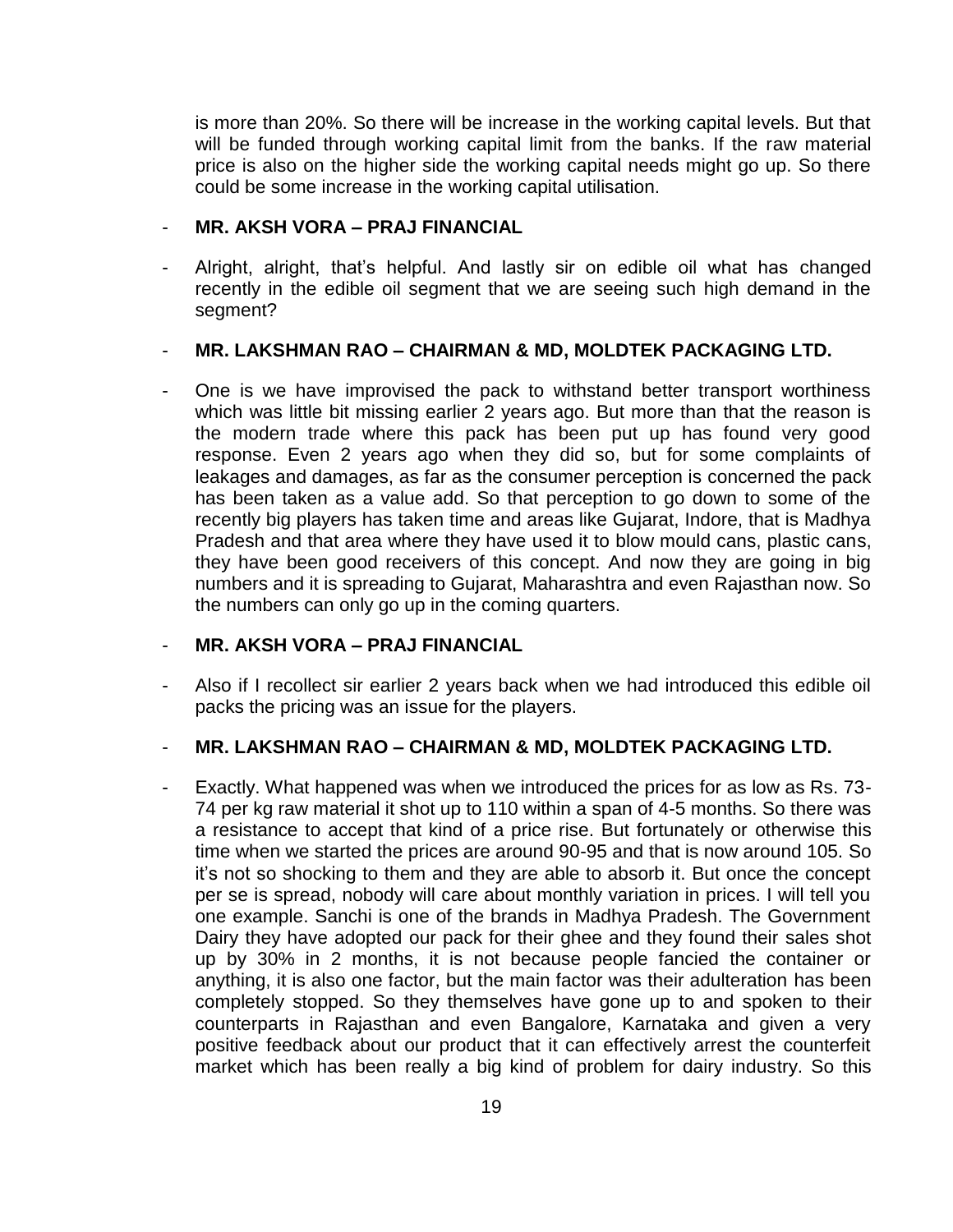product with its excellent tamper evidence system and user friendly features is catching up due to these two factors, anti-counterfeit and good looks or excellent attractive looks in the market place and after use.

## - **MR. AKSH VORA – PRAJ FINANCIAL**

Great, great sir. Any number you are looking on edible oil segment that we can anticipate?

# - **MR. LAKSHMAN RAO – CHAIRMAN & MD, MOLDTEK PACKAGING LTD.**

I want to go slow on making projections because I have gone wrong 2 years ago. So I want to be more cautious. But certainly the numbers will go up is a trend what I am seeing. Probably I will be in a better position to talk about this by January.

# - **MR. AKSH VORA – PRAJ FINANCIAL**

Sure. And currently what is the number in edible oil segment in say value terms?

# - **MR. LAKSHMAN RAO – CHAIRMAN & MD, MOLDTEK PACKAGING LTD.**

Value terms it is  $-1$  can't say that is  $-1$  think it is about 3.5 crores for the quarter as against 1.5.

## - **MR. AKSH VORA – PRAJ FINANCIAL**

That's helpful sir.

# - **MR. LAKSHMAN RAO – CHAIRMAN & MD, MOLDTEK PACKAGING LTD.**

- 4 crores. 4 crores is the sale as against 1.5 in the previous quarter.

## - **MR. AKSH VORA – PRAJ FINANCIAL**

- That's helpful sir. Thanks and all the best to you sir.

# - **MR. LAKSHMAN RAO – CHAIRMAN & MD, MOLDTEK PACKAGING LTD.**

Thank you.

## - **MODERATOR**

- Thank you. The next question is from the line of Prem Thakkar from Unilazer Ventures. Please go ahead.
- **MR. PREM THAKKAR – UNILAZER VENTURES**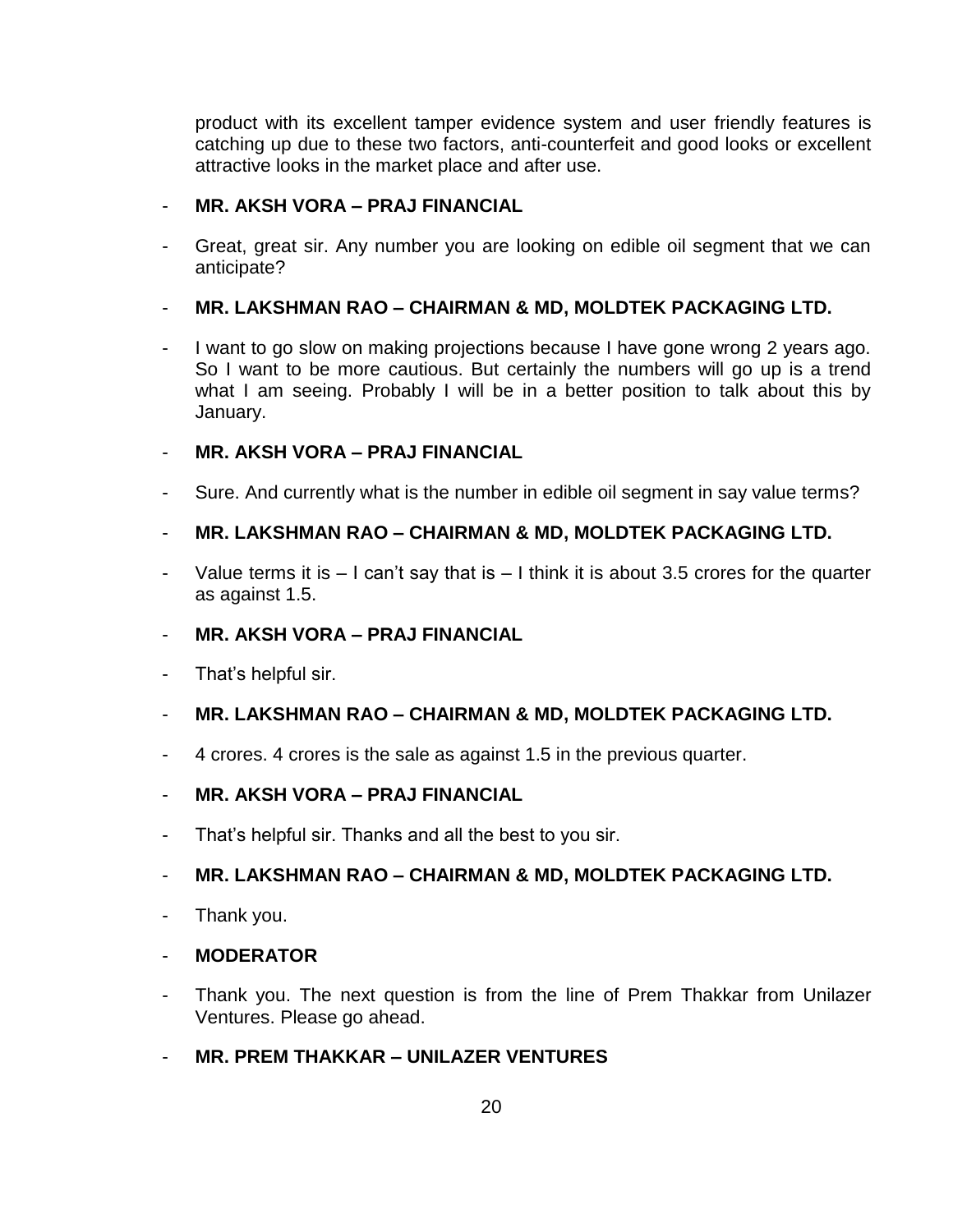- Hi sir. Most questions are answered. I just wanted to understand the realisation for IML. They have gone up and down in the past 5 to 6 quarters if we look at them. So sir what explains that?
- **MR. LAKSHMAN RAO – CHAIRMAN & MD, MOLDTEK PACKAGING LTD.**
- There is no real up and down but the IML per se won't really add numbers in the case of edible oil packs because that is little tightly priced. So there we are aiming at our average of 33-34 or maybe Rs. 35 per kg as EBITDA. Whereas the rest of the IML packs like ice creams of food packaging or even generic packs like Mondelez and Levers, all this will contribute more than Rs. 60-70 per kg. So that's the only difference between within IML between edible oil packs and others.

# - **MR. PREM THAKKAR – UNILAZER VENTURES**

- Okay. And the rest…
- **MR. LAKSHMAN RAO – CHAIRMAN & MD, MOLDTEK PACKAGING LTD.**
- If you notice the tonnage to the sales 53% of IML sale is contributing 59% of our top line.
- **MR. PREM THAKKAR – UNILAZER VENTURES**
- Right. So that should be....
- **MR. LAKSHMAN RAO – CHAIRMAN & MD, MOLDTEK PACKAGING LTD.**
- Earlier 55.1 has contributed 60. 55.1 for the half year has contributed to 60.
- **MR. PREM THAKKAR – UNILAZER VENTURES**
- Okay.

## - **MR. LAKSHMAN RAO – CHAIRMAN & MD, MOLDTEK PACKAGING LTD.**

- Last year it was 52.4 has contributed to 57.5. So this 5% difference is continued. Actually now it is close to 5.5%.

# - **MR. PREM THAKKAR – UNILAZER VENTURES**

- Okay, okay. Got it, got it. Sir would it be possible to share some of these quarterly numbers if I can send the mail to Mr. Rambabu?
- **MR. LAKSHMAN RAO – CHAIRMAN & MD, MOLDTEK PACKAGING LTD.**
- Yeah, yeah you can send to [rambabu@moldtekindia.com](mailto:rambabu@moldtekindia.com) and he will respond.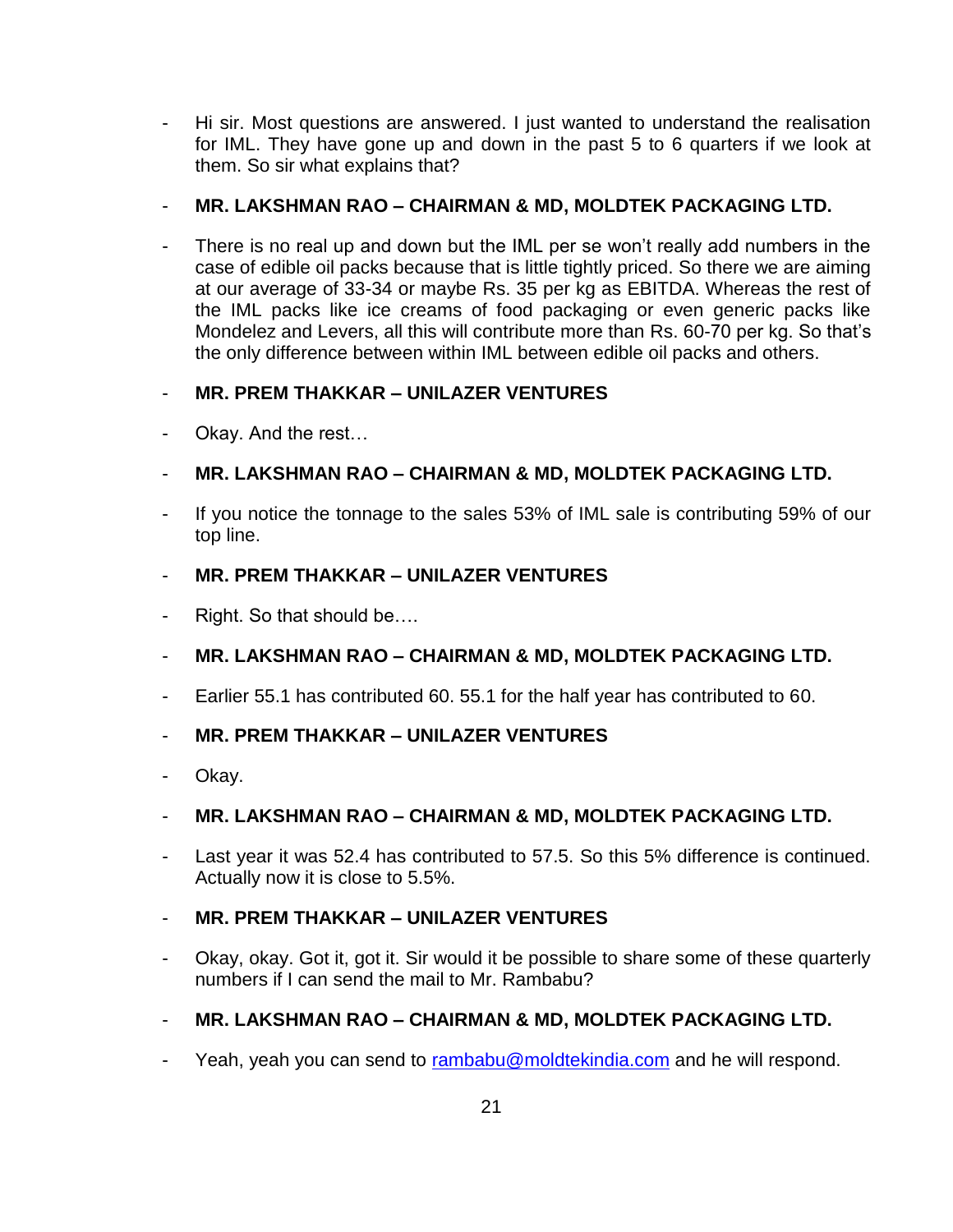#### - **MR. PREM THAKKAR – UNILAZER VENTURES**

Okay great, great. Thanks a lot sir.

## - **MR. LAKSHMAN RAO – CHAIRMAN & MD, MOLDTEK PACKAGING LTD.**

Thank you.

#### - **MODERATOR**

Thank you. The next question is from the line of Mohit Khanna from Nirmal Bang Institutional Equities. Please go ahead.

## - **MR. MOHIT KHANNA – NIRMAL BANG INSTITUTIONAL EQUITIES**

Right, thank you sir for taking my question. I have more of a bird's eye view that I want to take over here coming from you that how do you see capacity growing up in next 3 to 4 years and how is the funding going to happen? Because I think that debt level remains slightly high as compared to the past. And what is the comfortable range of debt to equity that you see or interest coverage ratio that you see internally so that you know if there is a growth that we need to finance and how is that going to be financed?

#### - **MR. LAKSHMAN RAO – CHAIRMAN & MD, MOLDTEK PACKAGING LTD.**

- Yeah, going forward there will be a good growth in the next 3 years I am sure because both Mysore and Vizag have to ramp up their capacities. The capacity demand indicated in the year one that is I won't count these three months, let's say 2019-20, is somewhere around 3000-3500 tonnes between these two plants. And that is expected to ramp up to 12000-14000 tonnes in 5 years. So going forward from zero or let's say negligible numbers this year and 3500 next year, we need to reach 14000 tonnes in 5 years. So that continuous ramp up of these two plants should happen over the next 4 years. So that is a – today's 22000 tonnes or 21000 tonnes, we are talking about a 14000 addition is kind of 70% growth in next 4 years. So that itself on average comes around 14-15% CAGR or maybe 13% CAGR. And we have a lot of products in the ghee segment, we are introducing edible oil this year has proven its strength and companies are noticing what is the value of Rs. 20 or Rs. 25 they are paying more is adding to their features like anti-adulteration, or anti-counterfeit and then looks in the marketplace and other stuff. So that gives me confidence that this can also handsomely add numbers in the next 3-4 years and we need to position ourselves in different locations in India to capture those numbers. Because edible oil is a commodity which is produced everywhere. Every state produces edible oil. And they would like to have optimal pricing which is possible by being nearer to the clients. So we want to aggressively grow and setup units closer to the markets during the next 2-3 years. And in the process there could be some increase in the term loans. But we have adequate cash flows coming in. And if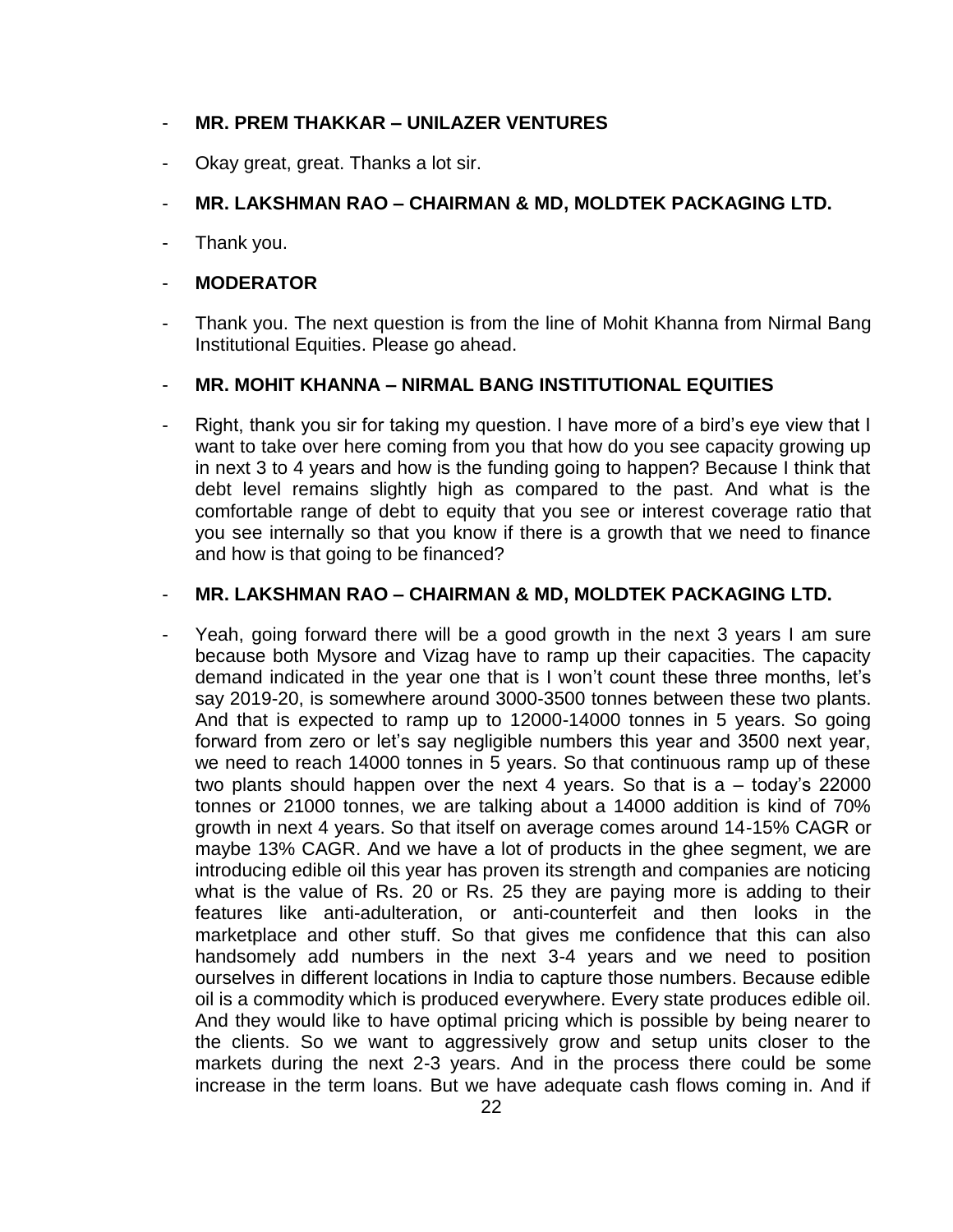you don't go for Greenfield projects the expansion won't take – it's not very expensive. As I said last time a brownfield project would approximately take 15% of the cost to add 100% capacity. So if we expand Daman we wouldn't be spending this kind of money what we spent at Mysore and Vizag. And Vizag and Mysore expansions have to happen in the next 3-4 years, wouldn't cost as much for per tonne or per 1000 tonnes. So that is a solace for me. Unless we go for a Greenfield project in north, we don't see the requirement of huge term loans. But whatever it is, even today the term loan ratio is less than 0.5 including working capital. Term loan is negligible. Including working capital we are close to 0.5, 0.55 or whatever. Up to 1 we are very comfortable. But internally we are of the opinion we want to control it below 0.75 as of now unless a very big opportunity comes knocking at the door and we need to setup plants in a hurry.

#### - **MR. MOHIT KHANNA – NIRMAL BANG INSTITUTIONAL EQUITIES**

Fair point. So just summing up the brownfield expansion you said 15-18 crores of capex that is the next year. So how much tonnes capacity that would add?

#### - **MR. LAKSHMAN RAO – CHAIRMAN & MD, MOLDTEK PACKAGING LTD.**

Again that depends on the product mix. Because if it is food and FMCG, that number of tonnes or per crores you can add is less. But if it is paints and lubricants it will be high. Next year I foresee more of value add, I mean sorry, capacity addition in the thin wall. Because this year we are doing maximum capacity for the paint industry which is thick wall or big containers. And some balancing equipment needed towards the end of next year for expanding the capacities at Mysore and Vizag. Other than that it will be more for thin wall. So capacity wise the 18 crores or 20 crores may not add 3000 tonnes. Probably another 1500 to 1800 tonnes for the food and FMCG industry.

#### - **MR. MOHIT KHANNA – NIRMAL BANG INSTITUTIONAL EQUITIES**

Okay thank you so much sir.

#### - **MODERATOR**

Thank you. Before we take the next question a reminder to our participants that you may press \* and 1 to join the question queue. The next question is from the line of Suvarna Joshi from Axis Securities. Please go ahead.

## - **MS. SUVARNA JOSHI – AXIS SECURITIES**

Sir thank you for the opportunity. Most of my questions have been answered. But if you could just throw light on two of them. One was on the cosmetics front. We had mentioned about a couple of quarters back that we are working on some product for the cosmetics packaging in tie up with if I recollect correctly it was Hindustan Unilever. So if you could just give a highlight over there, that was the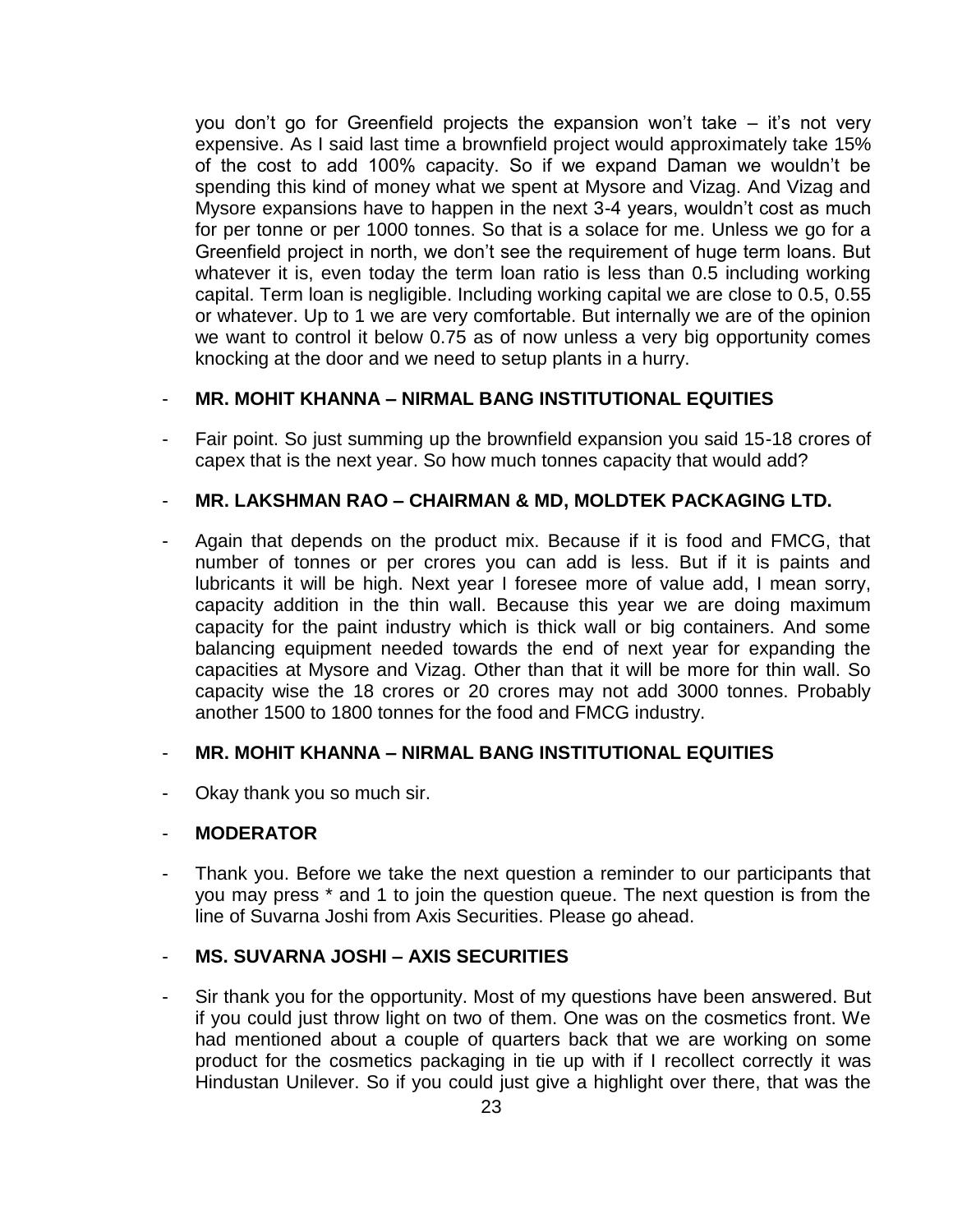first question. And second question you mentioned that there have been some cost increases for the consumables that we are importing. So if you could just highlight what is this import content and how much as a percentage of the raw material does it form. So those are my two questions sir.

#### - **MR. LAKSHMAN RAO – CHAIRMAN & MD, MOLDTEK PACKAGING LTD.**

Yeah. Coming to the cosmetics yes the product concept has been approved. We are now in the process of spreading it to a couple of cosmetic companies where even talking with levers and another company I can't name it today because they are not yet our clients, for a kind of a cosmetic product again. Though it is not a curved product but it is meant for cosmetics use. So getting into cosmetics industry would take a little time to convince them and to establish contacts. But I am sure that will be another sunrise industry for us not in this year but certainly from 2019-20 onwards. So cosmetics at this stage is a breakthrough we got and that breakthrough has to be adopted by our industry. We are trying already with a couple of them and we can't try with everybody because unless the leaders adopt it you won't really get a pull from the others. So we are trying with couple of leaders and the initial discussions are going on. It is a board level decision so definitely they will take some time to decide. But the action is on and I don't see anything happening in the next 4-5 months. But this can be a product for 2019-20. Coming to your consumables percentage, the consumables of ink, film and adhesives and other stuff, out of the 11% of our overall consumables which is mainly handles - handles contribute almost 4%, films contribute 2-3.5%. So remaining 2-2.5% are inks and consumables. They are the only products that are impacted because about half of them are imported. Half of them are – now indigenised. Earlier it is used to be 100% imported. Now slowly we are indigenising with local ink and chemical manufacturers for the IML printing. And film more or less we are localised. Complete film is now India or little bit imports? Out of 3%, 0.5% is still imports. Remaining 2.5% of the film is procured in India. So most of the products are getting indigenised. Few inks and adhesives for IML are still coming from Europe.

## - **MS. SUVARNA JOSHI – AXIS SECURITIES**

Right sir, that was very helpful. Sir and one more question was on the food and FMCG. So if you can just help us, how much does Mondelez contribute to the overall food and FMCG pie today?

## - **MR. LAKSHMAN RAO – CHAIRMAN & MD, MOLDTEK PACKAGING LTD.**

- Mondelez as a total of food is around 25%, 30%. Around one-third you can say.

## - **MS. SUVARNA JOSHI – AXIS SECURITIES**

For the food and FMCG part of it.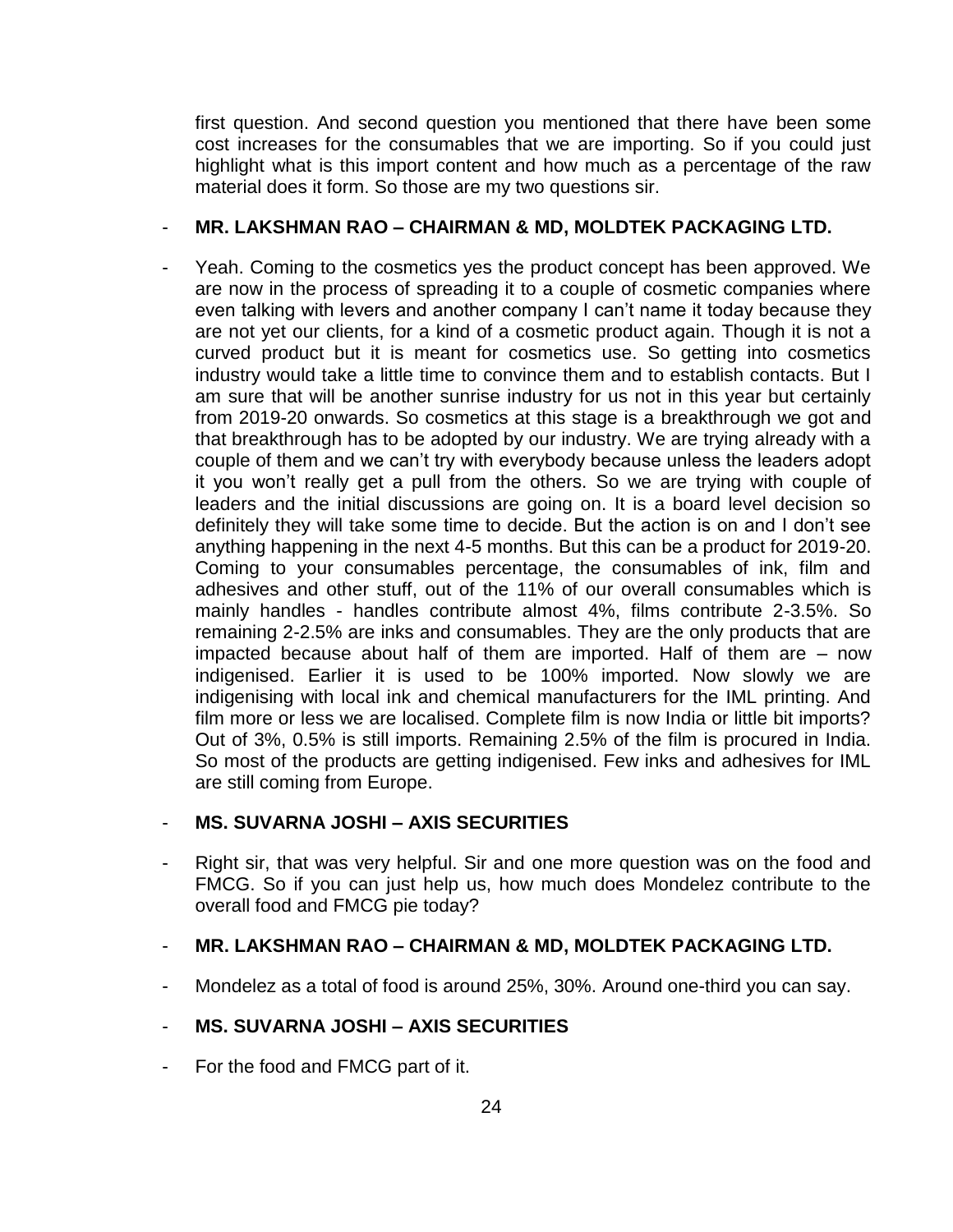# - **MR. LAKSHMAN RAO – CHAIRMAN & MD, MOLDTEK PACKAGING LTD.**

Yeah, yeah.

# - **MS. SUVARNA JOSHI – AXIS SECURITIES**

- Right. And sir the balance then that is coming from which players if you could....
- **MR. LAKSHMAN RAO – CHAIRMAN & MD, MOLDTEK PACKAGING LTD.**
- From dairy industry mainly.

## - **MS. SUVARNA JOSHI – AXIS SECURITIES**

- In dairy is it the ghee packs or is it the other generic packs?

## - **MR. LAKSHMAN RAO – CHAIRMAN & MD, MOLDTEK PACKAGING LTD.**

No, ghee is yet to contribute. Ghee is yet to contribute. Mainly coming from yogurt, ice creams, curds, upma, the readymade foods for MTR, and curds also, dairy.

# - **MS. SUVARNA JOSHI – AXIS SECURITIES**

Right sir.

## - **MR. LAKSHMAN RAO – CHAIRMAN & MD, MOLDTEK PACKAGING LTD.**

And edible oil to some extent. Edible oil and all up till September it is hardly 2-3 crores but from October we are seeing the numbers becoming stronger.

## - **MS. SUVARNA JOSHI – AXIS SECURITIES**

Alright sir. That's it from my end for the moment. Thank you so much and wish you all the best.

## - **MR. LAKSHMAN RAO – CHAIRMAN & MD, MOLDTEK PACKAGING LTD.**

Thanks Suvarna.

## - **MODERATOR**

- Thank you. Before we take the next question a reminder to our participants that you press \* and 1 to join the question queue. The next question is from the line of Mohit Khanna from Nirmal Bang Institutional Equities. Please go ahead.
- **MR. MOHIT KHANNA – NIRMAL BANG INSTITUTIONAL EQUITIES**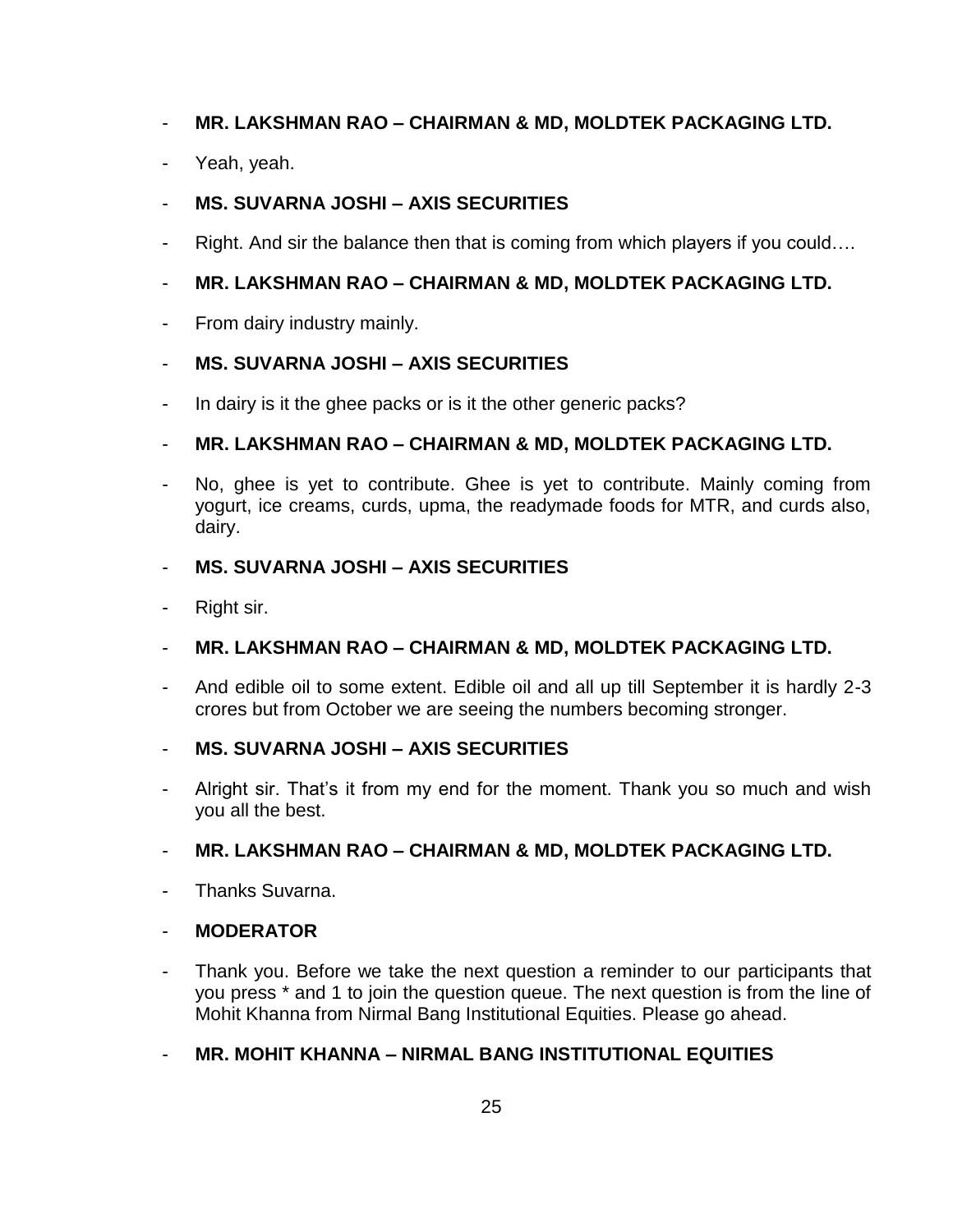- Yes sir I just want to confirm a few numbers on the volume and the pricing here. So the overall volume growth was 19%?
- **MR. LAKSHMAN RAO – CHAIRMAN & MD, MOLDTEK PACKAGING LTD.**
- Yes.
- **MR. MOHIT KHANNA – NIRMAL BANG INSTITUTIONAL EQUITIES**
- So that basically means that we have a pricing growth of around 7% this quarter.
- **MR. LAKSHMAN RAO – CHAIRMAN & MD, MOLDTEK PACKAGING LTD.**
- Sorry?
- **MR. MOHIT KHANNA – NIRMAL BANG INSTITUTIONAL EQUITIES**
- So that basically out of 27% sales growth we basically...
- **MR. LAKSHMAN RAO – CHAIRMAN & MD, MOLDTEK PACKAGING LTD.**
- 23.
- **MR. MOHIT KHANNA – NIRMAL BANG INSTITUTIONAL EQUITIES**
- 23.
- **MR. LAKSHMAN RAO – CHAIRMAN & MD, MOLDTEK PACKAGING LTD.**
- In terms of rupees yeah okay 27 correct.
- **MR. MOHIT KHANNA – NIRMAL BANG INSTITUTIONAL EQUITIES**
- Right. And then the IML volume for the quarter was 53%.
- **MR. LAKSHMAN RAO – CHAIRMAN & MD, MOLDTEK PACKAGING LTD.**
- Yeah.
- **MR. MOHIT KHANNA – NIRMAL BANG INSTITUTIONAL EQUITIES**
- And the value was 59%.
- **MR. LAKSHMAN RAO – CHAIRMAN & MD, MOLDTEK PACKAGING LTD.**
- Correct.
- **MR. MOHIT KHANNA – NIRMAL BANG INSTITUTIONAL EQUITIES**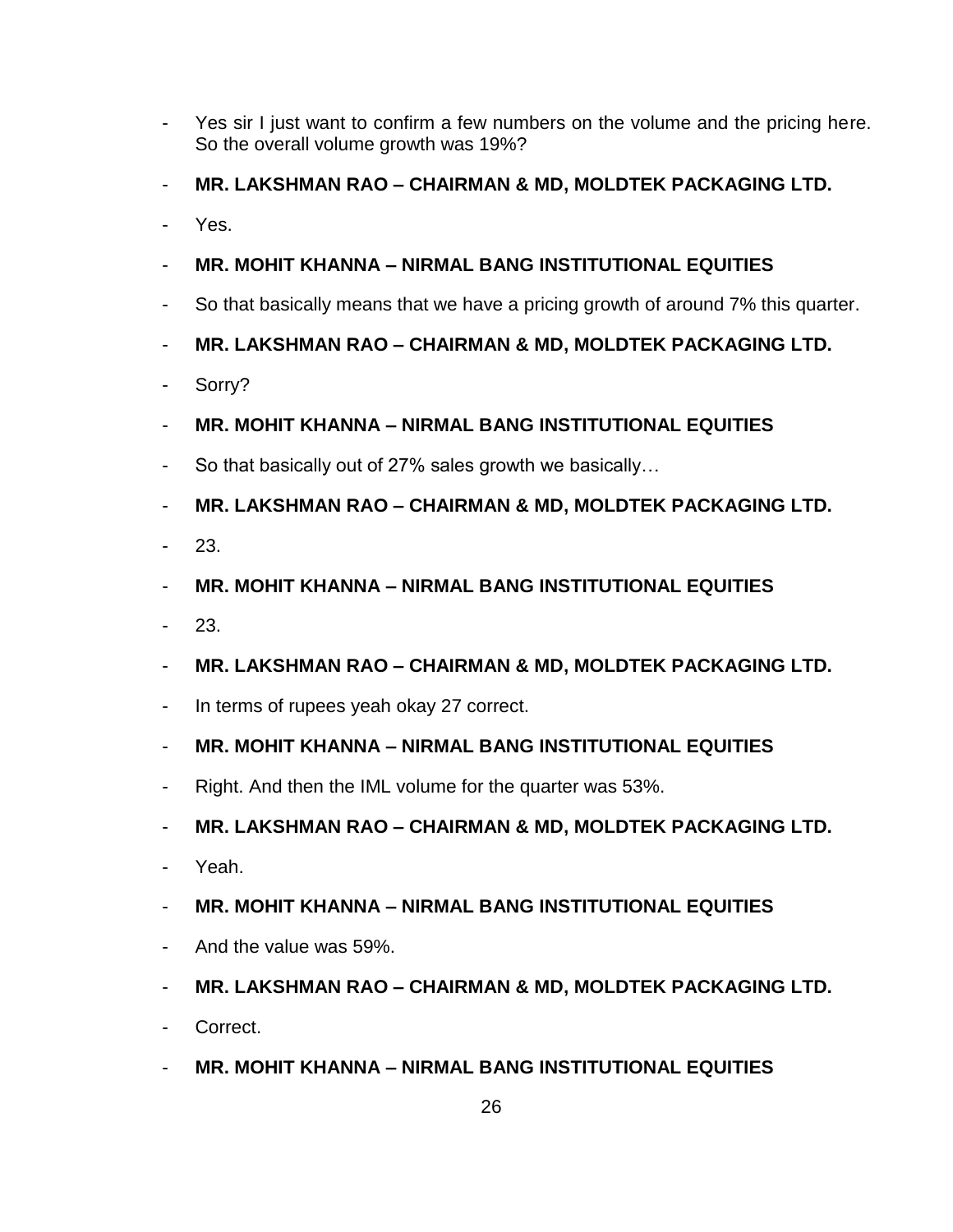- And same quarter last year what was the volume for IML?
- **MR. LAKSHMAN RAO – CHAIRMAN & MD, MOLDTEK PACKAGING LTD.**
- Volume is 48.8. And value was 54.6. 54.6.
- **MR. MOHIT KHANNA – NIRMAL BANG INSTITUTIONAL EQUITIES**
- Fair point. Right, right. And F&F the volume was?
- **MR. LAKSHMAN RAO – CHAIRMAN & MD, MOLDTEK PACKAGING LTD.**
- 697 tonnes in this quarter Q2 as against 393 last year second quarter.
- **MR. MOHIT KHANNA – NIRMAL BANG INSTITUTIONAL EQUITIES**
- 393.
- **MR. LAKSHMAN RAO – CHAIRMAN & MD, MOLDTEK PACKAGING LTD.**
- 393 tonnes.
- **MR. MOHIT KHANNA – NIRMAL BANG INSTITUTIONAL EQUITIES**
- Fair point. And in terms of value?
- **MR. LAKSHMAN RAO – CHAIRMAN & MD, MOLDTEK PACKAGING LTD.**
- In terms of value 12 crores last year to 18 crores this year.
- **MR. MOHIT KHANNA – NIRMAL BANG INSTITUTIONAL EQUITIES**
- Right.
- **MR. LAKSHMAN RAO – CHAIRMAN & MD, MOLDTEK PACKAGING LTD.**
- This is rounded.
- **MR. MOHIT KHANNA – NIRMAL BANG INSTITUTIONAL EQUITIES**
- Yes sir thank you.
- **MODERATOR**
- Thank you very much. That was the last question in queue. I would now like to hand the conference over to Ms. Shailee Parekh for closing comments.
- **MS. SHAILEE PAREKH – PRABHUDAS LILLADHER PRIVATE LIMITED**